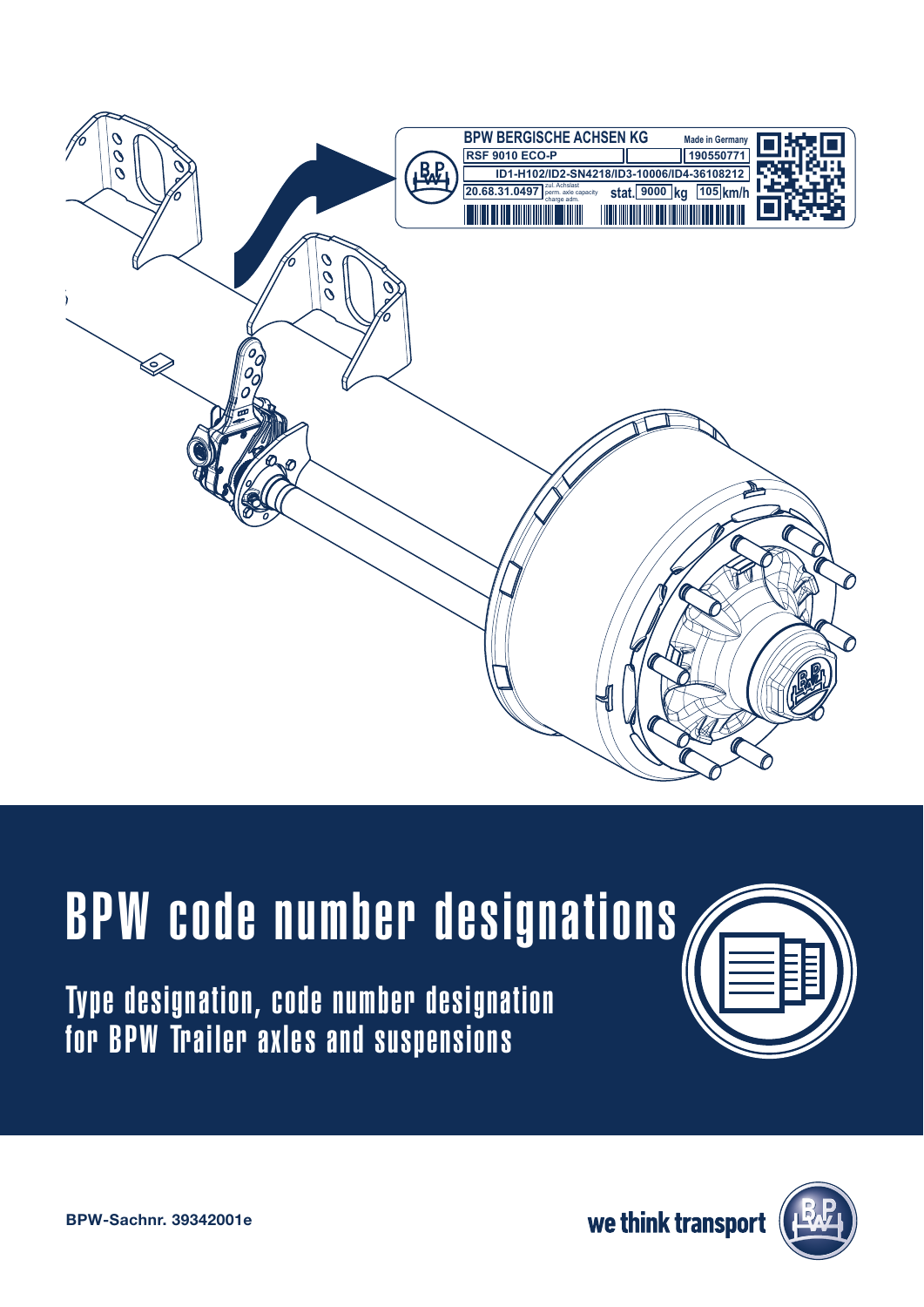### BPW Type and code number designations Table of contents

|             | $\odot$ 1. |                                                                                         |                                              |
|-------------|------------|-----------------------------------------------------------------------------------------|----------------------------------------------|
|             | 1.1        | Type plate                                                                              | Page 3                                       |
| $\odot$ 2.  |            |                                                                                         | Page 4 - 9                                   |
|             |            | 2.1 Trailer axles / Steering axles<br>2.2 Air suspensions<br>2.3 Mechanical suspensions | Page $4 + 5$<br>Page $6 + 7$<br>Page $8 + 9$ |
| <b>O</b> 3. |            |                                                                                         |                                              |
|             | 3.1        | Trailer axles and suspensions                                                           | Page 10 - 14                                 |

#### Valid: 01.01.2020

This list explains the BPW type designations and the BPW code number system for BPW trailer axles, steering axles and axle suspensions.

Current versions and additional information can be found online at www.bpw.de.

Subject to change (without notice).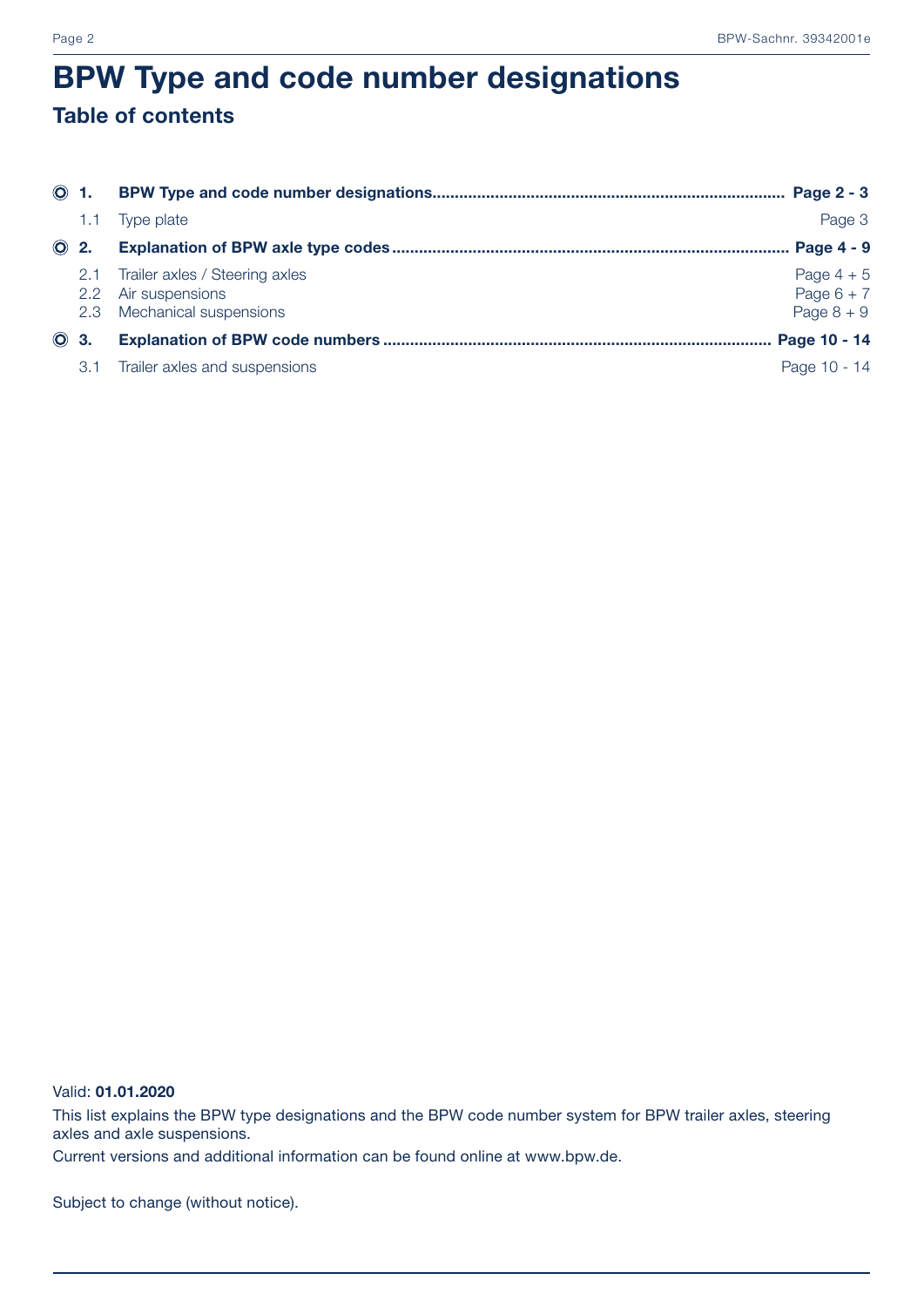# BPW Type and code number designations 1

#### BPW Type plate 1.1

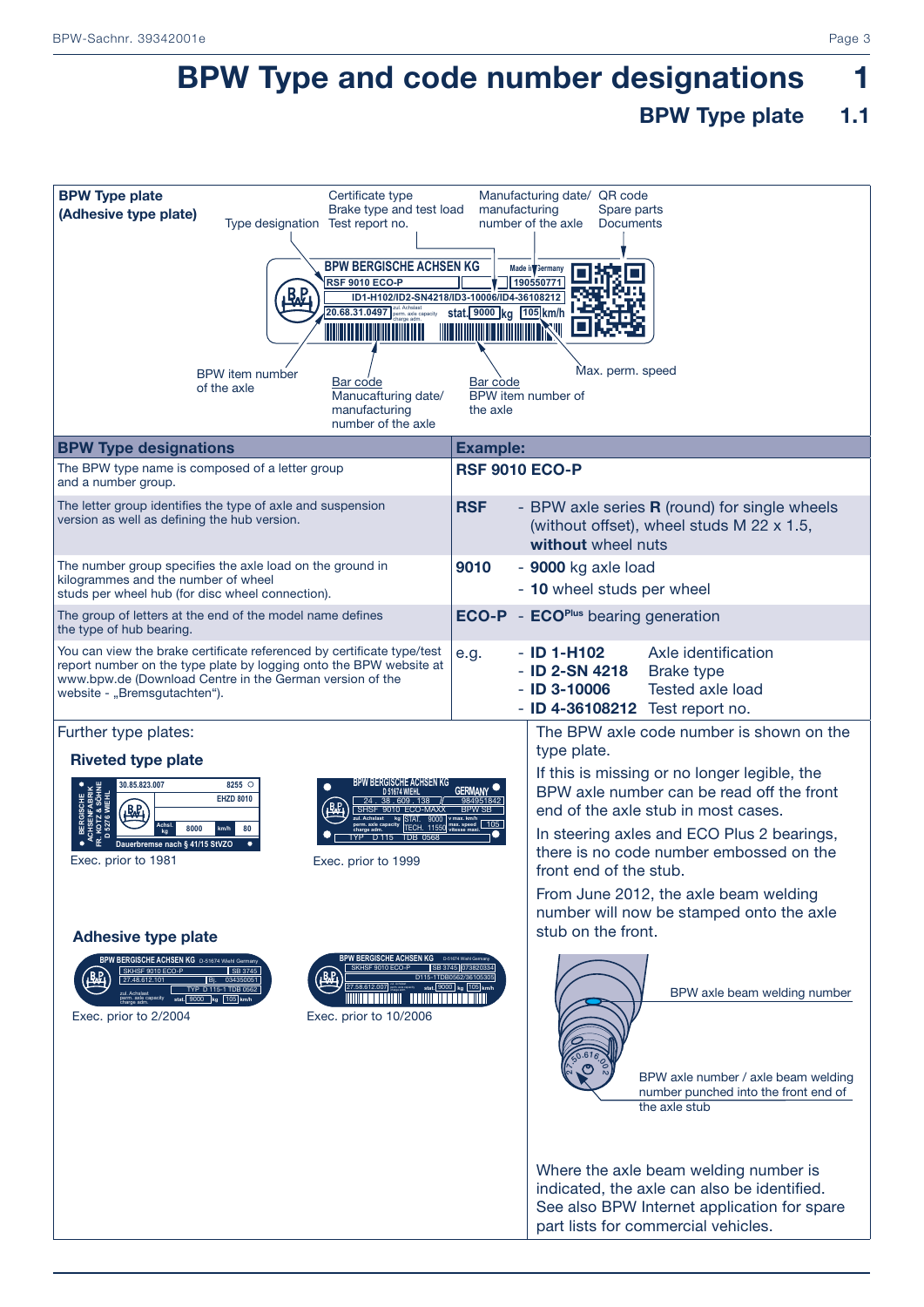# 2 Explanation of BPW axle type codes

### 2.1 Trailer axles / Steering axles (extract)

| Example:    |           |   |   |   |     |      |            |                   |                                     |                                            |                                                          |                     |  |  |  |  |
|-------------|-----------|---|---|---|-----|------|------------|-------------------|-------------------------------------|--------------------------------------------|----------------------------------------------------------|---------------------|--|--|--|--|
| H           | S.        | F | A | н | LL. | 9010 | $12^\circ$ | <b>ECO Plus 3</b> |                                     |                                            |                                                          |                     |  |  |  |  |
|             |           |   |   |   |     |      |            |                   | <b>Axle beam</b>                    | <b>Brake</b>                               | <b>Tyre</b>                                              | Year of manufacture |  |  |  |  |
| Е.          |           |   |   |   |     |      |            |                   | $\mathbb{Z}$                        |                                            |                                                          |                     |  |  |  |  |
| <b>EH</b>   |           |   |   |   |     |      |            |                   | $\Box$                              |                                            |                                                          | $-1981$             |  |  |  |  |
| н           |           |   |   |   |     |      |            |                   | $\Box$                              | <b>SN 420</b>                              | $20 - 24"$                                               | 1982 -              |  |  |  |  |
| $\mathbf R$ |           |   |   |   |     |      |            |                   | $\circ$                             |                                            |                                                          | 1982 -              |  |  |  |  |
| M           |           |   |   |   |     |      |            |                   | $\bullet$                           |                                            |                                                          | 1982 -              |  |  |  |  |
| <b>KH</b>   |           |   |   |   |     |      |            |                   | $\Box$                              |                                            |                                                          | 1988 -              |  |  |  |  |
| <b>KM</b>   |           |   |   |   |     |      |            |                   | $\mathcal{C}^{\mathcal{A}}$         |                                            |                                                          | 1985 -              |  |  |  |  |
| <b>KR</b>   |           |   |   |   |     |      |            |                   | $\circ$                             | <b>SN 360</b>                              | 19.5"                                                    | 1985 -              |  |  |  |  |
| <b>KRD</b>  |           |   |   |   |     |      |            |                   | $\bullet$                           |                                            |                                                          | 1985 -              |  |  |  |  |
| <b>NH</b>   |           |   |   |   |     |      |            |                   | $\Box$                              |                                            |                                                          | 1993 -              |  |  |  |  |
| <b>NR</b>   |           |   |   |   |     |      |            |                   | $\circ$                             |                                            |                                                          | 1982 -              |  |  |  |  |
| <b>NRD</b>  |           |   |   |   |     |      |            |                   | $\bullet$                           | <b>SN 300</b>                              | $15/17.5$ " (12")                                        | 1982 -              |  |  |  |  |
| <b>NM</b>   |           |   |   |   |     |      |            |                   | $\Box$                              |                                            |                                                          | 1982 -              |  |  |  |  |
| <b>SH</b>   |           |   |   |   |     |      |            |                   | $\Box$                              | <b>SB 4345</b>                             | $20 - 24"$                                               | 1996 - 2010         |  |  |  |  |
|             |           |   |   |   |     |      |            |                   | $\Box$                              | <b>SB 4309</b>                             | 22.5"                                                    | 2003 - 2010         |  |  |  |  |
|             |           |   |   |   |     |      |            |                   | $\Box$                              | <b>TSB 4312</b>                            | $20 - 24$ "                                              | $2010 -$            |  |  |  |  |
|             |           |   |   |   |     |      |            |                   | $\Box$                              | <b>TSB 4309</b>                            | 22.5"                                                    | $2010 -$            |  |  |  |  |
|             |           |   |   |   |     |      |            |                   | $\Box$                              | <b>TS2 4309</b>                            | 22.5"                                                    | $2019 -$            |  |  |  |  |
| <b>SR</b>   |           |   |   |   |     |      |            |                   | $\circ$                             | <b>TS2 4309</b>                            | 22.5"                                                    | $2019 -$            |  |  |  |  |
| <b>SKH</b>  |           |   |   |   |     |      |            |                   | $\Box$                              | <b>SB 3745</b>                             | 19.5"                                                    | 1998 - 2010         |  |  |  |  |
|             |           |   |   |   |     |      |            |                   | $\Box$                              | <b>TSB 3709</b>                            | 19.5"                                                    | $2010 -$            |  |  |  |  |
|             |           |   |   |   |     |      |            |                   | $\Box$                              | <b>TS2 3709</b>                            | 19.5" (22.5")                                            | $2019 -$            |  |  |  |  |
| <b>SKR</b>  |           |   |   |   |     |      |            |                   | $\circ$                             | <b>TS2 3709</b>                            | 19.5" (22.5")                                            | $2019 -$            |  |  |  |  |
| <b>SM</b>   |           |   |   |   |     |      |            |                   | ▉                                   | <b>SB 4345</b>                             | $20 - 24$ "                                              | 1996 - 2010         |  |  |  |  |
|             |           |   |   |   |     |      |            |                   | $\mathbb{R}^3$                      | <b>TSB 4309</b>                            | 22,5"                                                    | $2010 -$            |  |  |  |  |
|             |           |   |   |   |     |      |            |                   | П                                   | <b>TS2 4309</b>                            | 22,5"                                                    | $2019 -$            |  |  |  |  |
| <b>SKM</b>  |           |   |   |   |     |      |            |                   | $\mathbb{R}^2$                      | <b>SB 3745</b>                             | 19.5"                                                    | 1998 - 2010         |  |  |  |  |
|             |           |   |   |   |     |      |            |                   | ⊔                                   | <b>TSB 3709</b>                            | 19.5"                                                    | $2010 -$            |  |  |  |  |
| <b>ZR</b>   |           |   |   |   |     |      |            |                   | $\circ$                             | <b>SN 300</b>                              | $15/17.5$ " (12")                                        | 1967 - 1982         |  |  |  |  |
| ZZ          |           |   |   |   |     |      |            |                   |                                     |                                            |                                                          | $(-1982)$           |  |  |  |  |
|             |           |   |   |   |     |      |            |                   | <b>Wheel execution</b>              |                                            |                                                          |                     |  |  |  |  |
|             | В         |   |   |   |     |      |            |                   |                                     | for single wheels, wheels with offset      |                                                          |                     |  |  |  |  |
|             | ${\bf s}$ |   |   |   |     |      |            |                   |                                     | for single wheels, wheels without offset   |                                                          |                     |  |  |  |  |
|             | z         |   |   |   |     |      |            |                   | for twin wheels                     |                                            |                                                          |                     |  |  |  |  |
|             | т         |   |   |   |     |      |            |                   |                                     |                                            | Wheel spiders for Trilex wheel rims; single wheels       |                     |  |  |  |  |
|             | IZ        |   |   |   |     |      |            |                   |                                     |                                            | Wheel spiders for Trilex wheel rims; twin wheels         |                     |  |  |  |  |
|             |           | F |   |   |     |      |            |                   |                                     | Wheel studs M 22 x 1.5 without wheel nuts; | order wheel nuts for stud or spigot alignment separately |                     |  |  |  |  |
|             |           | М |   |   |     |      |            |                   | for spigot alignment / Alloy wheels |                                            |                                                          |                     |  |  |  |  |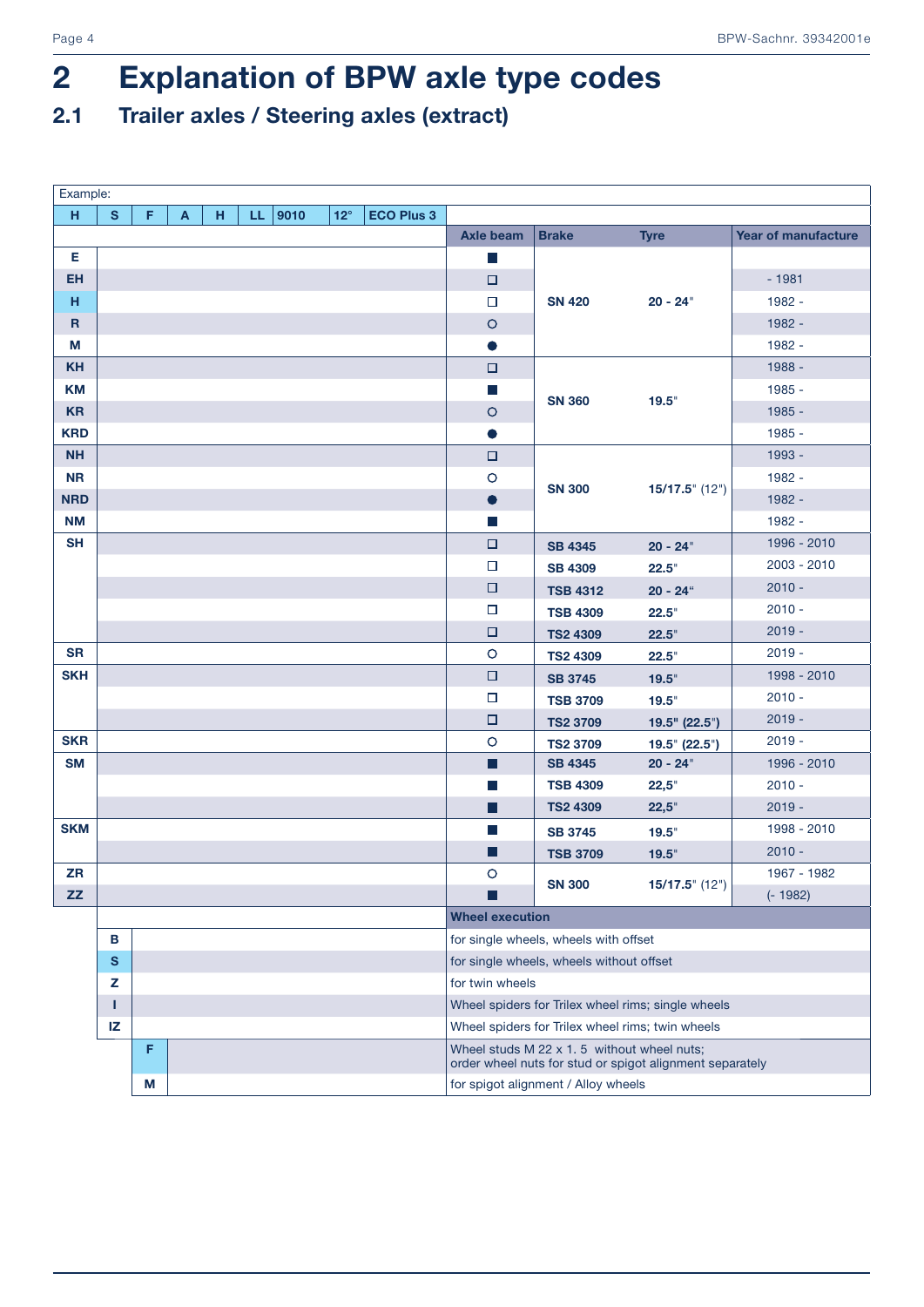# **Explanation of BPW axle type codes** 2

### Trailer axles / Steering axles (extract) 2.1

| Example: |          |   |   |     |           |                     |                                  |                   |                                                                    |  |  |  |  |  |  |
|----------|----------|---|---|-----|-----------|---------------------|----------------------------------|-------------------|--------------------------------------------------------------------|--|--|--|--|--|--|
| н        | <b>S</b> | F | A | н   | LL.       | 9010                | $12^\circ$                       | <b>ECO Plus 3</b> |                                                                    |  |  |  |  |  |  |
|          |          |   | A |     |           |                     |                                  |                   | with alloy hub                                                     |  |  |  |  |  |  |
|          |          |   |   | (D) |           |                     |                                  |                   | (German "Dauerbremse" approval StVZO regulation 41 para 14) - 1990 |  |  |  |  |  |  |
|          |          |   |   | н   |           |                     |                                  |                   | for hanging boosters                                               |  |  |  |  |  |  |
|          |          |   |   |     | L         |                     |                                  |                   | Steering angle max. 45°<br>Power steering axle                     |  |  |  |  |  |  |
|          |          |   |   |     | LL        |                     |                                  |                   | Self steering axle, series LL Steering angle max. 27°              |  |  |  |  |  |  |
|          |          |   |   |     | <b>LS</b> |                     |                                  |                   | Self steering axle, series LS Steering angle max. 20°              |  |  |  |  |  |  |
|          |          |   |   |     | P         |                     |                                  |                   | Swivel axle                                                        |  |  |  |  |  |  |
|          |          |   |   |     | <b>ST</b> |                     |                                  |                   | Stub axle                                                          |  |  |  |  |  |  |
|          |          |   |   |     |           | 6006<br>to<br>20010 |                                  |                   | Axle load + quantity of wheel studs per hub                        |  |  |  |  |  |  |
|          |          |   |   |     |           |                     | $-15$                            |                   | Axle beam-wall thickness, e.g. 15 mm                               |  |  |  |  |  |  |
|          |          |   |   |     |           |                     | $-1$                             |                   | Type of hub bearing (e.g. 14 t)                                    |  |  |  |  |  |  |
|          |          |   |   |     |           |                     | /3                               |                   | Wheel connection - 10 wheel studs, pitch circle 335 mm (only K)    |  |  |  |  |  |  |
|          |          |   |   |     |           |                     | $/12^\circ$<br>to<br>$/45^\circ$ |                   | Steering angle of steering axle                                    |  |  |  |  |  |  |
|          |          |   |   |     |           |                     |                                  |                   | <b>Hub bearing execution</b>                                       |  |  |  |  |  |  |
|          |          |   |   |     |           |                     |                                  | <b>ECO</b>        | BPW trailer axle with ECO Unit                                     |  |  |  |  |  |  |
|          |          |   |   |     |           |                     |                                  | <b>ECO-MAXX</b>   | Weight-optimised BPW trailer axle with ECO Unit                    |  |  |  |  |  |  |
|          |          |   |   |     |           |                     |                                  | <b>ECOPlus</b>    | Weight-optimised BPW trailer axle with ECOPlus Unit                |  |  |  |  |  |  |
|          |          |   |   |     |           |                     |                                  | <b>ECO Plus 2</b> | Weight-optimised BPW trailer axle with ECO Plus 2 Unit, 2007 -     |  |  |  |  |  |  |
|          |          |   |   |     |           |                     |                                  | <b>ECO Plus 3</b> | Weight-optimised BPW trailer axle with ECO Plus 3 Unit, 2015 -     |  |  |  |  |  |  |
|          |          |   |   |     |           |                     |                                  | <b>MAXX</b>       | Weight-optimised BPW trailer axle with conv. hub bearing system    |  |  |  |  |  |  |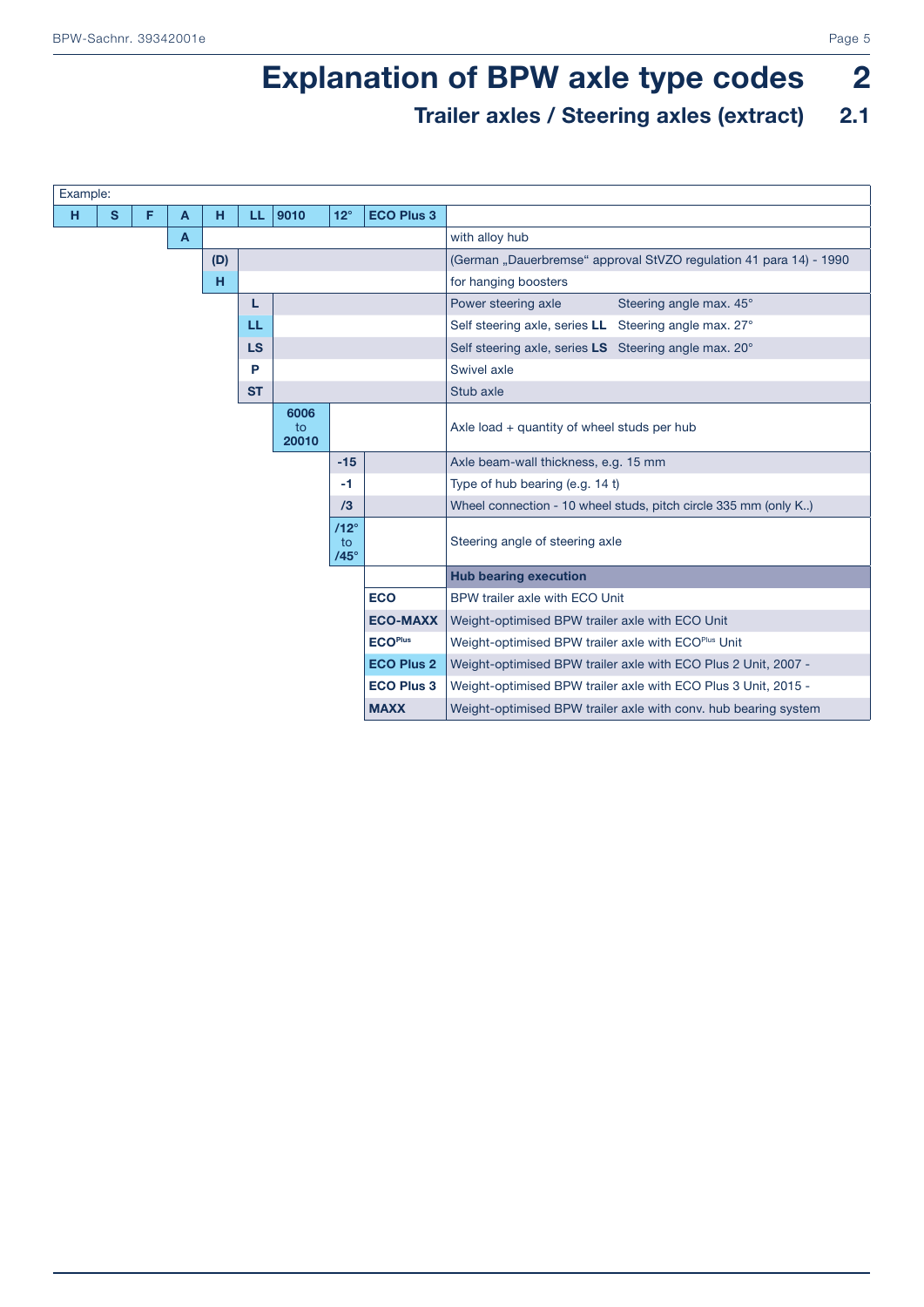### 2.2 Air suspensions (extract)

| Example:                             |              |   |           |    |                  |                               |             |      |                   |                                             |                         |
|--------------------------------------|--------------|---|-----------|----|------------------|-------------------------------|-------------|------|-------------------|---------------------------------------------|-------------------------|
| <b>HSF</b>                           | <b>ALO</b>   | A | LL.       | 3/ | 9010             | $/12^\circ$                   | $\mathbf v$ | 30 K | <b>ECO Plus 3</b> |                                             |                         |
| H.,<br>K<br>N.,<br><b>R.</b><br>a.o. |              |   |           |    |                  |                               |             |      |                   | see explanation of axle type codes page 4/5 |                         |
|                                      |              |   |           |    |                  |                               |             |      |                   | <b>Air suspension series</b>                | <b>Ride-hight</b>       |
|                                      | $\mathbf{o}$ |   |           |    |                  |                               |             |      |                   | straight overslung trailing arm             | $490 - 500$             |
|                                      | <b>OM</b>    |   |           |    |                  |                               |             |      |                   | cranked overslung trailing arm              | $370 - 470$             |
|                                      | <b>OMN</b>   |   |           |    |                  |                               |             |      |                   | cranked overslung trailing arm              | 355                     |
|                                      | <b>OMT</b>   |   |           |    |                  |                               |             |      |                   | cranked underslung trailing arm             | 290                     |
|                                      | <b>OT</b>    |   |           |    |                  |                               |             |      |                   | Underslung trailing arm                     | $220 - 360$             |
|                                      | <b>SLO</b>   |   |           |    |                  |                               |             |      |                   | straight overslung trailing arm             | $420 - 490$             |
|                                      | <b>SLM</b>   |   |           |    |                  |                               |             |      |                   | cranked overslung trailing arm              | $360 - 440$             |
|                                      | <b>SLU</b>   |   |           |    |                  |                               |             |      |                   | Underslung trailing arm                     | $220 - 330$             |
|                                      | <b>ALO</b>   |   |           |    |                  |                               |             |      |                   | straight overslung trailing arm             | $380 - 490$             |
|                                      | <b>ALM</b>   |   |           |    |                  |                               |             |      |                   | cranked overslung trailing arm              | $305 - 420$             |
|                                      | <b>ALMT</b>  |   |           |    |                  |                               |             |      |                   | cranked overslung trailing arm              | $245 - 290$             |
|                                      | <b>ALU</b>   |   |           |    |                  |                               |             |      |                   | Underslung trailing arm                     | $175 - 300$             |
|                                      | <b>DLU</b>   |   |           |    |                  |                               |             |      |                   | Air bags above trailing arm                 | $260 - 330$             |
|                                      | <b>EAAU</b>  |   |           |    |                  |                               |             |      |                   | <b>ECO Air</b>                              | $205 - 350$             |
|                                      | <b>EAAM</b>  |   |           |    |                  |                               |             |      |                   |                                             | $245 - 370$             |
|                                      | <b>EAAO</b>  |   |           |    |                  |                               |             |      |                   |                                             | $335 - 385$             |
|                                      | <b>EABU</b>  |   |           |    |                  |                               |             |      |                   |                                             | $260 - 330$             |
|                                      | <b>EABM</b>  |   |           |    |                  |                               |             |      |                   |                                             | $300 - 425$             |
|                                      | <b>EABO</b>  |   |           |    |                  |                               |             |      |                   |                                             | $330 - 510$             |
|                                      | <b>ACAU</b>  |   |           |    |                  |                               |             |      |                   | <b>ECO Air COMPACT</b>                      | $205 - 350$             |
|                                      | <b>ACAM</b>  |   |           |    |                  |                               |             |      |                   |                                             | $245 - 370$             |
|                                      | <b>ACAO</b>  |   |           |    |                  |                               |             |      |                   |                                             | $335 - 385$             |
|                                      | <b>ACBU</b>  |   |           |    |                  |                               |             |      |                   |                                             | $260 - 330$             |
|                                      | <b>ACBM</b>  |   |           |    |                  |                               |             |      |                   |                                             | $300 - 425$             |
|                                      | <b>ACBO</b>  |   |           |    |                  |                               |             |      |                   |                                             | $330 - 510$             |
|                                      | ACHD         |   |           |    |                  |                               |             |      |                   | ECO Air COMPACT HD                          |                         |
|                                      | VO           |   |           |    |                  |                               |             |      |                   | Two-fold bellows                            |                         |
|                                      |              | A |           |    |                  |                               |             |      |                   | with axle lift device                       |                         |
|                                      |              | R |           |    |                  |                               |             |      |                   | with frame $(=$ ride hight $+$ 100 mm)      |                         |
|                                      |              | U |           |    |                  |                               |             |      |                   | with U-stabilizer                           |                         |
|                                      |              |   | L         |    |                  |                               |             |      |                   | with power steering axle, series L          | Steering angle max. 45° |
|                                      |              |   | LL        |    |                  |                               |             |      |                   | with self steering axle, series LL          | Steering angle max. 27° |
|                                      |              |   | <b>LS</b> |    |                  |                               |             |      |                   | with self steering axle, series LS          | Steering angle max. 20° |
|                                      |              |   |           | ٠  |                  |                               |             |      |                   | Single axle                                 |                         |
|                                      |              |   |           | 2/ |                  |                               |             |      |                   | Tandem axle suspension                      |                         |
|                                      |              |   |           | 3/ |                  |                               |             |      |                   | Tri-axle suspension                         |                         |
|                                      |              |   |           |    | 6006 to<br>13010 |                               |             |      |                   | Axle load + quantity of wheel studs per hub |                         |
|                                      |              |   |           |    |                  | $/12^\circ$ to<br>$/45^\circ$ |             |      |                   | Steering angle of steering axle             |                         |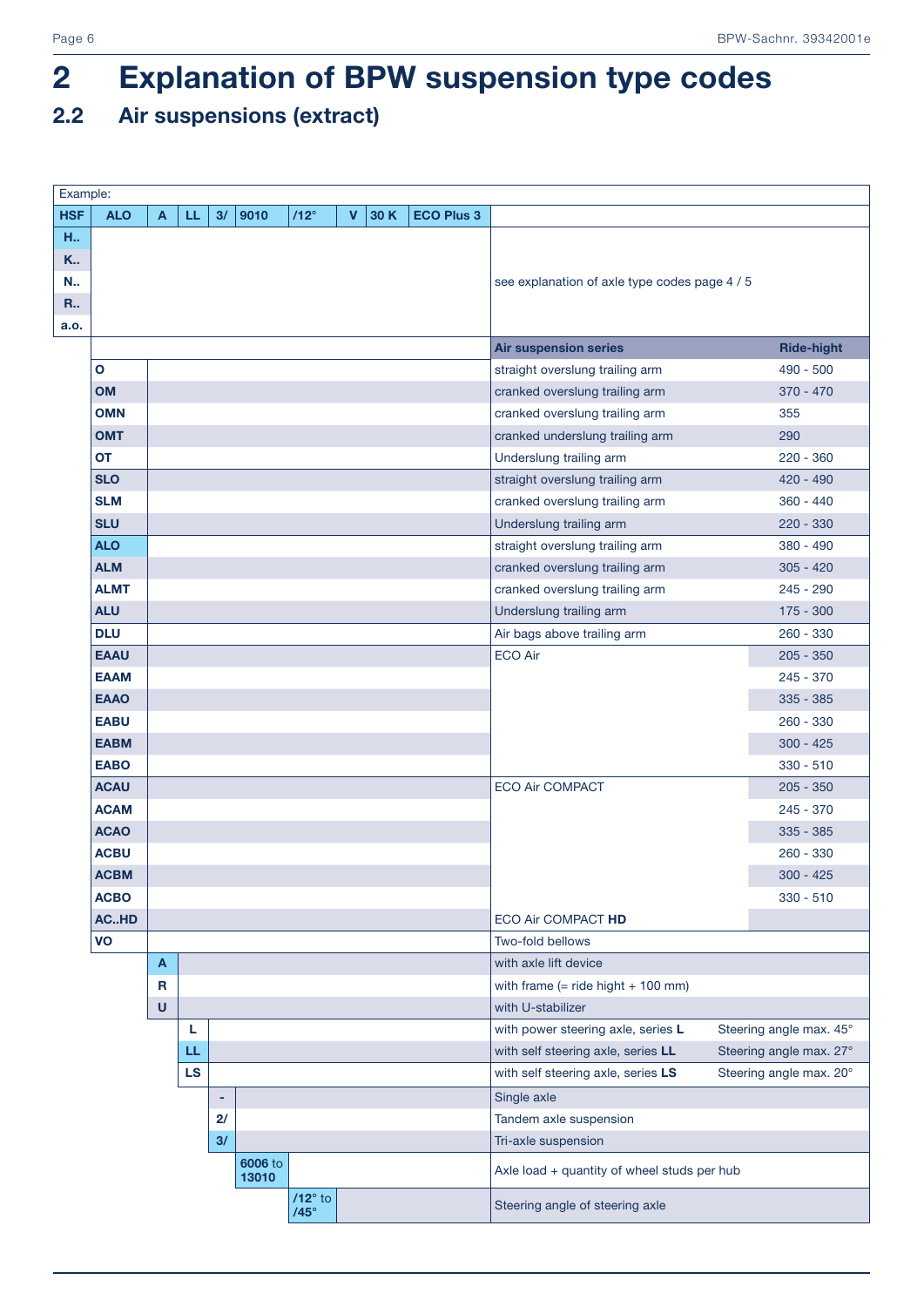### Air suspensions (extract) 2.2

| Example:   |            |              |      |    |      |             |              |              |                   |                                                                 |  |
|------------|------------|--------------|------|----|------|-------------|--------------|--------------|-------------------|-----------------------------------------------------------------|--|
| <b>HSF</b> | <b>ALO</b> | $\mathbf{A}$ | l LL | 3/ | 9010 | $112^\circ$ | $\mathbf{V}$ | 30 K         | <b>ECO Plus 3</b> |                                                                 |  |
|            |            |              |      |    |      |             |              |              |                   | <b>Execution hanger brackets</b>                                |  |
|            |            |              |      |    |      |             | A            |              |                   | Alloy hanger bracket                                            |  |
|            |            |              |      |    |      |             | C            |              |                   | With C-beam                                                     |  |
|            |            |              |      |    |      |             | D            |              |                   | Hanger bracket with top plate                                   |  |
|            |            |              |      |    |      |             | Е            |              |                   | Hanger bracket without top plate                                |  |
|            |            |              |      |    |      |             | Κ            |              |                   | Bolt-on bracket                                                 |  |
|            |            |              |      |    |      |             | S            |              |                   | Taper mounted hanger brackets (70 mm wide)                      |  |
|            |            |              |      |    |      |             | т            |              |                   | with beam (draw axle)                                           |  |
|            |            |              |      |    |      |             | $\mathbf v$  |              |                   | Adjustable hanger bracket                                       |  |
|            |            |              |      |    |      |             | X            |              |                   | Stainless steel hanger bracket                                  |  |
|            |            |              |      |    |      |             | Y            |              |                   | Without mounted hanger brackets, hanger brackets separate       |  |
|            |            |              |      |    |      |             |              |              |                   | Air bag execution                                               |  |
|            |            |              |      |    |      |             |              | 30           |                   | Air bag<br>Ø 300 mm, for stroke 200 mm (normal)                 |  |
|            |            |              |      |    |      |             |              | $30 - 1$     |                   | Ø 300 mm, for stroke up to 340 mm                               |  |
|            |            |              |      |    |      |             |              | 30 K         |                   | Ø 300 mm, for stroke 150 mm                                     |  |
|            |            |              |      |    |      |             |              | 36           |                   | Ø 360 mm, for stroke 200 mm (normal)                            |  |
|            |            |              |      |    |      |             |              | $36 - 1$     |                   | Ø 360 mm, for stroke up to 340 mm                               |  |
|            |            |              |      |    |      |             |              | $36 - 2$     |                   | Ø 360 mm, for stroke up to 450 mm                               |  |
|            |            |              |      |    |      |             |              | 36 K         |                   | Ø 360 mm, for stroke 180 mm                                     |  |
|            |            |              |      |    |      |             |              | <b>F30</b>   |                   | Ø 300 mm, central on the trailing arm                           |  |
|            |            |              |      |    |      |             |              | G            |                   | Air bag with split piston                                       |  |
|            |            |              |      |    |      |             |              | $\mathbf{z}$ |                   | Air bags loose, separately                                      |  |
|            |            |              |      |    |      |             |              |              |                   | <b>Hub bearing execution</b>                                    |  |
|            |            |              |      |    |      |             |              |              | <b>ECO</b>        | BPW trailer axle with ECO Unit, 1996 (1998) -                   |  |
|            |            |              |      |    |      |             |              |              | <b>ECO-MAXX</b>   | Weight-optimised BPW trailer axle with ECO Unit, - 2003         |  |
|            |            |              |      |    |      |             |              |              | <b>ECOPlus</b>    | Weight-optimised BPW trailer axle with ECOPlus Unit, 2003 -     |  |
|            |            |              |      |    |      |             |              |              | <b>ECO Plus 2</b> | Weight-optimised BPW trailer axle with ECO Plus 2 Unit, 2007 -  |  |
|            |            |              |      |    |      |             |              |              | <b>ECO Plus 3</b> | Weight-optimised BPW trailer axle with ECO Plus 3 Unit, 2015 -  |  |
|            |            |              |      |    |      |             |              |              | <b>MAXX</b>       | Weight-optimised BPW trailer axle with conv. hub bearing system |  |
|            |            |              |      |    |      |             |              |              |                   |                                                                 |  |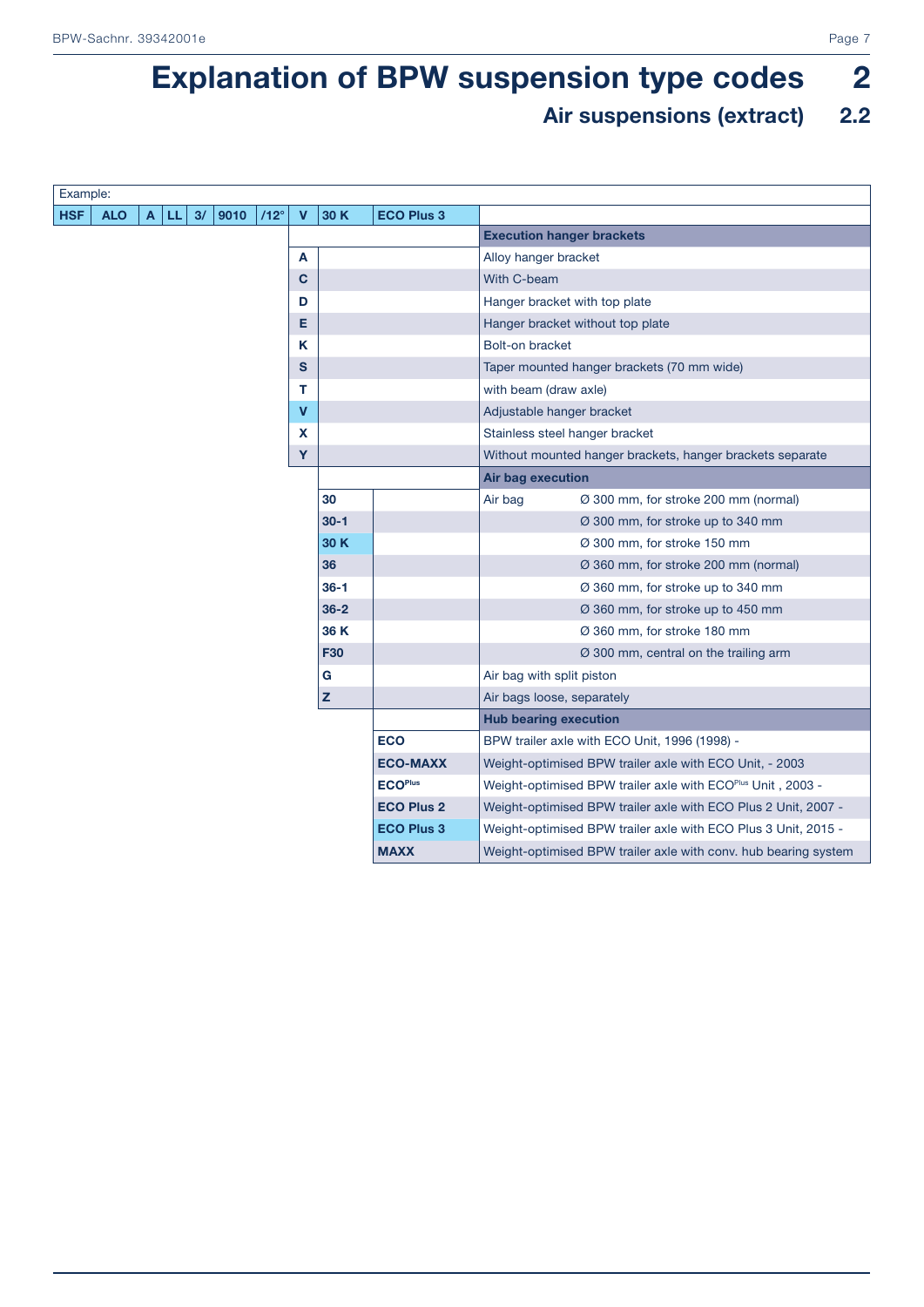### 2.3 Mechanical suspensions (extract)

| Example:   |            |   |           |    |                  |                                  |   |                      |                                                                                                                                                |
|------------|------------|---|-----------|----|------------------|----------------------------------|---|----------------------|------------------------------------------------------------------------------------------------------------------------------------------------|
| <b>HSF</b> | <b>VB</b>  | U | LL.       | 3/ | 9010             | $/12^\circ$                      | М | ECO Plus 3 ECO Cargo |                                                                                                                                                |
| H.,        |            |   |           |    |                  |                                  |   |                      | see explanation of axle type codes page 4 / 5                                                                                                  |
| K          |            |   |           |    |                  |                                  |   |                      |                                                                                                                                                |
| N.,        |            |   |           |    |                  |                                  |   |                      |                                                                                                                                                |
| a.o.       |            |   |           |    |                  |                                  |   |                      |                                                                                                                                                |
|            |            |   |           |    |                  |                                  |   |                      | <b>Suspension series</b>                                                                                                                       |
|            | VA         |   |           |    |                  |                                  |   |                      | Mechanical suspension with leaf springs mounted<br>on movable bearings, with mechanical braking load compensation                              |
|            | <b>VB</b>  |   |           |    |                  |                                  |   |                      | Mechanical suspension without braking load compensation,<br>leaf springs above the axle                                                        |
|            | <b>VBN</b> |   |           |    |                  |                                  |   |                      | Mechanical suspension without braking load compensation,<br>leaf springs above the axle, low design                                            |
|            | <b>VBT</b> |   |           |    |                  |                                  |   |                      | As above, but leaf springs below the axle                                                                                                      |
|            | VG         |   |           |    |                  |                                  |   |                      | Mechanical suspension without braking load compensation,<br>leaf springs above the axle, with cast supports                                    |
|            | <b>VGT</b> |   |           |    |                  |                                  |   |                      | As above, but leaf springs below the axle                                                                                                      |
|            | VK         |   |           |    |                  |                                  |   |                      | Mechanical suspension with mechanical braking load<br>compensation via torque arm arrangement on the equalizer,<br>leaf springs above the axle |
|            | <b>VKT</b> |   |           |    |                  |                                  |   |                      | As above, but leaf springs below the axle                                                                                                      |
|            | VH         |   |           |    |                  |                                  |   |                      | Suspension with hydraulic braking load compensation<br>and optional auxiliary pneumatic springs, leaf springs<br>above the axle.               |
|            | <b>VHT</b> |   |           |    |                  |                                  |   |                      | As above, but leaf springs below the axle                                                                                                      |
|            | <b>VN</b>  |   |           |    |                  |                                  |   |                      | Mechanical suspension with mechanical braking load<br>compensation via pull rods                                                               |
|            | <b>SS</b>  |   |           |    |                  |                                  |   |                      | Schmitz self-tracking suspension system                                                                                                        |
|            | W          |   |           |    |                  |                                  |   |                      | Tandem axle assembly, rigid, with two-leaf springs and support axle,<br>bearing blocks between the leaf springs                                |
|            | <b>BW</b>  |   |           |    |                  |                                  |   |                      | Tandem axle assembly, rigid, with two-leaf springs and support axle,<br>bearing blocks above the leaf springs, with bronze bushes              |
|            | <b>GW</b>  |   |           |    |                  |                                  |   |                      | Tandem axle assembly, rigid, with two-leaf springs and support axle,<br>bearing blocks above the leaf springs, with rubber bushes              |
|            |            | U |           |    |                  |                                  |   |                      | with U-stabilizer                                                                                                                              |
|            |            | Q |           |    |                  |                                  |   |                      | with rectangular section stabilizer                                                                                                            |
|            |            |   | L         |    |                  |                                  |   |                      | with power steering axle, series L<br>Steering angle max. 45°                                                                                  |
|            |            |   | LL.       |    |                  |                                  |   |                      | with self steering axle, series LL<br>Steering angle max. 27°                                                                                  |
|            |            |   | <b>LS</b> |    |                  |                                  |   |                      | with self steering axle, series LS<br>Steering angle max. 20°                                                                                  |
|            |            |   |           | ٠  |                  |                                  |   |                      | Single axle                                                                                                                                    |
|            |            |   |           | 2/ |                  |                                  |   |                      | Tandem axle suspension                                                                                                                         |
|            |            |   |           | 3/ |                  |                                  |   |                      | Tri-axle suspension                                                                                                                            |
|            |            |   |           |    | 6006 to<br>20010 |                                  |   |                      | Axle load + quantity of wheel studs per hub                                                                                                    |
|            |            |   |           |    |                  | $/12^\circ$<br>to<br>$/45^\circ$ |   |                      | Steering angle of steering axle                                                                                                                |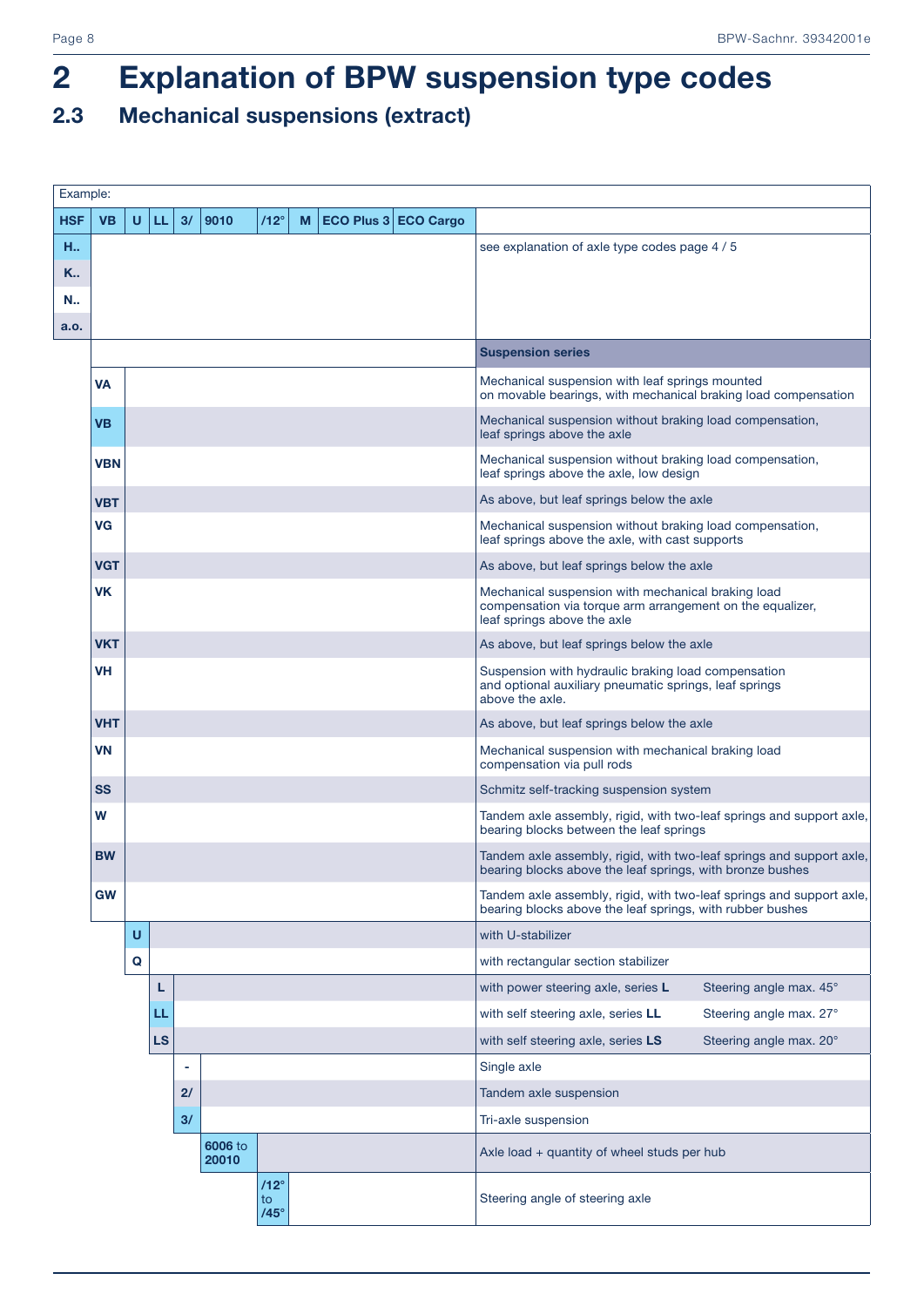### Mechanical suspensions (extract) 2.3

| Example:   |           |   |    |    |      |  |             |            |                   |                  |                                                                    |
|------------|-----------|---|----|----|------|--|-------------|------------|-------------------|------------------|--------------------------------------------------------------------|
| <b>HSF</b> | <b>VB</b> | U | LL | 3/ | 9010 |  | $/12^\circ$ | M          | <b>ECO Plus 3</b> | <b>ECO Cargo</b> |                                                                    |
|            |           |   |    |    |      |  |             |            |                   |                  | <b>Exec. index</b>                                                 |
|            |           |   |    |    |      |  |             | в          |                   |                  | reinforced                                                         |
|            |           |   |    |    |      |  |             | <b>BE</b>  |                   |                  | reinforced,<br>equalizer bearing with bronze bushes                |
|            |           |   |    |    |      |  |             | C          |                   |                  |                                                                    |
|            |           |   |    |    |      |  |             | <b>HD</b>  |                   |                  | Heavy-Duty-execution                                               |
|            |           |   |    |    |      |  |             | <b>HDE</b> |                   |                  | Heavy-Duty-execution,<br>equalizer bearing with bronze bushes      |
|            |           |   |    |    |      |  |             | E.         |                   |                  | Equalizer bearing with bronze bushes                               |
|            |           |   |    |    |      |  |             | K          |                   |                  |                                                                    |
|            |           |   |    |    |      |  |             | <b>KE</b>  |                   |                  | Equalizer bearing with bronze bushes                               |
|            |           |   |    |    |      |  |             | <b>KN</b>  |                   |                  | low design                                                         |
|            |           |   |    |    |      |  |             | L          |                   |                  | reinforced                                                         |
|            |           |   |    |    |      |  |             | LE         |                   |                  | reinforced.<br>equalizer bearing with bronze bushes                |
|            |           |   |    |    |      |  |             | M          |                   |                  | reinforced                                                         |
|            |           |   |    |    |      |  |             | <b>ME</b>  |                   |                  | reinforced,<br>equalizer bearing with bronze bushes                |
|            |           |   |    |    |      |  |             | <b>MN</b>  |                   |                  | reinforced,<br>low design                                          |
|            |           |   |    |    |      |  |             | <b>MNE</b> |                   |                  | reinforced,<br>low design,<br>equalizer bearing with bronze bushes |
|            |           |   |    |    |      |  |             |            |                   |                  | <b>Hub bearing execution</b>                                       |
|            |           |   |    |    |      |  |             |            | <b>ECO</b>        |                  | BPW trailer axle with ECO Unit, 1996 (1998) -                      |
|            |           |   |    |    |      |  |             |            | <b>ECO-MAXX</b>   |                  | Weight-optimised BPW trailer axle with ECO Unit, - 2003            |
|            |           |   |    |    |      |  |             |            | <b>ECOPlus</b>    |                  | Weight-optimised BPW trailer axle with ECOPlus Unit, 2003 -        |
|            |           |   |    |    |      |  |             |            | <b>ECO Plus 2</b> |                  | Weight-optimised BPW trailer axle with ECO Plus 2 Unit, 2007 -     |
|            |           |   |    |    |      |  |             |            | <b>ECO Plus 3</b> |                  | Weight-optimised BPW trailer axle with ECO Plus 3 Unit, 2015 -     |
|            |           |   |    |    |      |  |             |            | <b>MAXX</b>       |                  | Weight-optimised BPW trailer axle with conv. hub bearing system    |
|            |           |   |    |    |      |  |             |            |                   | <b>ECO Cargo</b> | Running gear system as from 2013                                   |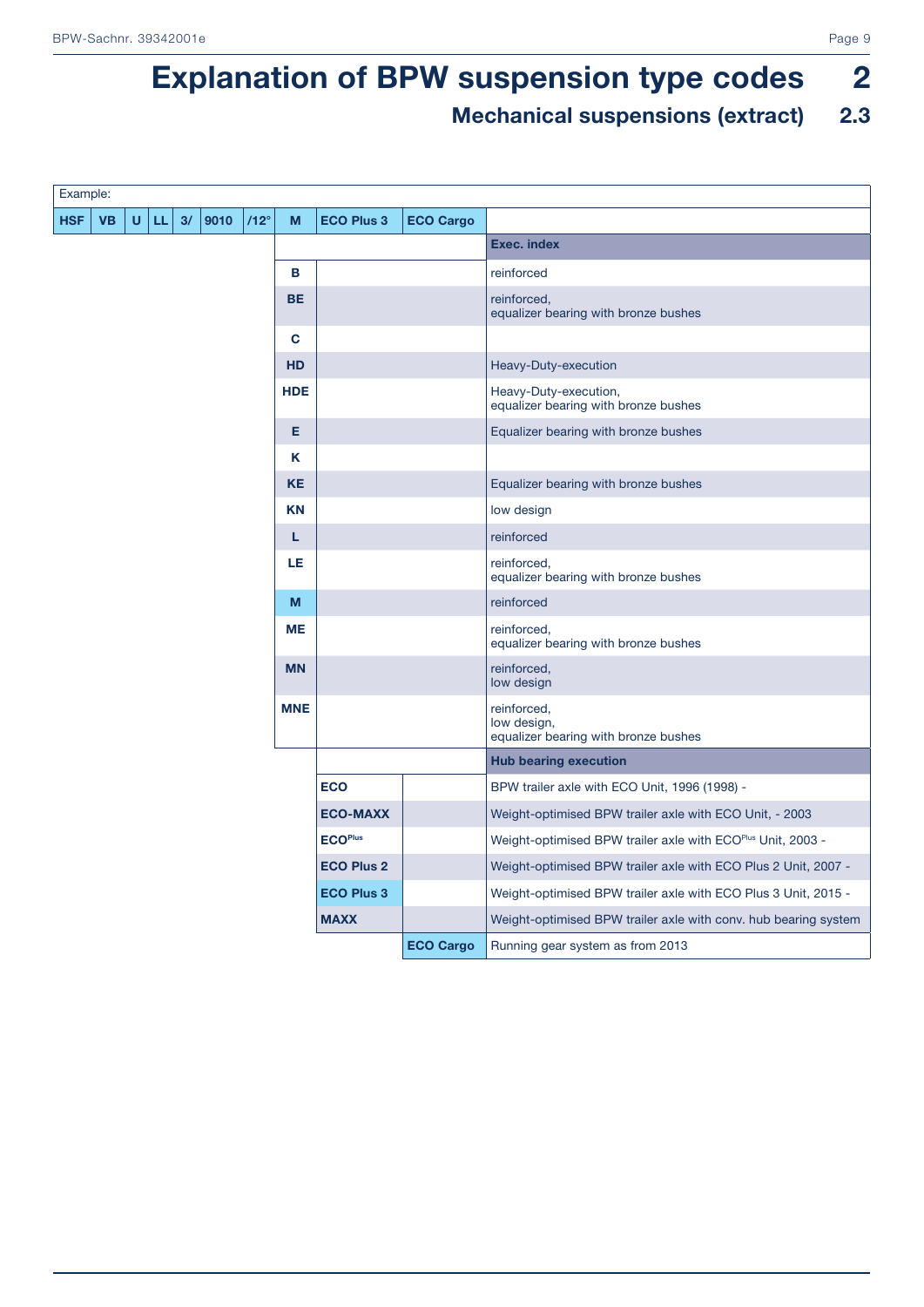### 3.1 Trailer axles and suspensions (extract)

| Example:   |     |      |      |                                            |                                                                                                       |                                |                          |
|------------|-----|------|------|--------------------------------------------|-------------------------------------------------------------------------------------------------------|--------------------------------|--------------------------|
| 27.        | 68. | 743. | 000  |                                            |                                                                                                       |                                |                          |
| 61.        | 68. | 441. | 001  |                                            |                                                                                                       |                                |                          |
| 71.        | 68. | 01.  | 0001 |                                            |                                                                                                       |                                |                          |
|            |     |      |      | 1st + 2nd digit                            |                                                                                                       | <b>Wheel brake</b>             |                          |
|            |     |      |      | <b>Axle execution</b>                      | <b>Suspension execution</b>                                                                           | <b>Drum</b>                    | <b>Disc</b>              |
| 20.        |     |      |      | Single axle without suspension parts       |                                                                                                       | all                            |                          |
| 20.        |     |      |      | Rigid axle, ECO Plus 3, 2015 -             |                                                                                                       | all                            | all                      |
| 21.        |     |      |      |                                            | Single axle with suspension parts                                                                     | all                            | ٠                        |
| 21.        |     |      |      | Rigid axle, solid, ECO Plus 3, 2015 -      |                                                                                                       | all                            | all                      |
| 22.        |     |      |      |                                            | Tandem axle suspension                                                                                | all                            | ٠                        |
| 22.        |     |      |      | Axle stub, ECO Plus 3, 2015 -              |                                                                                                       | all                            | all                      |
| 23.        |     |      |      |                                            | Tri-axle suspension                                                                                   | all                            | $\overline{\phantom{a}}$ |
| 23.        |     |      |      | Swivel axle, ECO Plus 3, 2015 -            |                                                                                                       | all                            | all                      |
| 24.        |     |      |      | Single axle without suspension parts       |                                                                                                       | all                            | all                      |
| 25.        |     |      |      | Single axle without suspension parts       |                                                                                                       | all                            | all                      |
| 26.        |     |      |      | Steering axle without suspension parts     |                                                                                                       | all                            | all                      |
| 27.        |     |      |      | Single axle without suspension parts       |                                                                                                       | all                            | all                      |
| 28.        |     |      |      |                                            | Single axle with suspension parts                                                                     | all                            | all                      |
| 29.        |     |      |      |                                            | Tri-axle suspension                                                                                   | all                            |                          |
| 29.        |     |      |      | Steering axle, ECO Plus 3, 2015 -          |                                                                                                       | all                            | all                      |
| 30.        |     |      |      | Single axle without suspension parts       | Single axle with suspension parts                                                                     | all                            |                          |
| 31.        |     |      |      | Rigid axle, solid                          |                                                                                                       | all                            |                          |
| 32.        |     |      |      |                                            | Tandem or tri-axle suspension                                                                         | all                            |                          |
| 33.        |     |      |      |                                            | Tandem-Swivel axle /<br>Tandem or tri-axle suspension                                                 | all                            |                          |
| 34.        |     |      |      | <b>Swivel axle</b>                         |                                                                                                       | all                            |                          |
| 35.        |     |      |      | Stub axle                                  |                                                                                                       | all                            |                          |
| 36.        |     |      |      | Steering axle without suspension parts     |                                                                                                       | all                            |                          |
| 38.        |     |      |      | Single axle with monted brake<br>cylinders | Single axle with suspension parts without<br>air bags, air bags loose, separately /<br>VB-single axle | all                            |                          |
| 39.        |     |      |      |                                            | Mechanical suspension VB                                                                              | all                            | Ø 430                    |
| 61.        |     |      |      |                                            | Single axle with suspension parts                                                                     | <b>SN 420</b>                  | Ø 430                    |
| 62.        |     |      |      |                                            | Tandem axle air suspension                                                                            | <b>SN 420</b>                  | Ø 430                    |
| 63.        |     |      |      |                                            | Tri-axle axle air suspension                                                                          | <b>SN 420</b>                  | Ø 430                    |
| 64.        |     |      |      |                                            | Single axle with suspension parts                                                                     | <b>SN 360</b>                  | Ø 370                    |
| 65.        |     |      |      |                                            | Tandem axle air suspension                                                                            | <b>SN 360</b>                  | Ø 370                    |
| 66.        |     |      |      |                                            | Tri-axle axle air suspension                                                                          | <b>SN 360</b>                  | Ø 370                    |
| 67.        |     |      |      |                                            | Single axle with suspension parts                                                                     | <b>SN 300</b>                  |                          |
| 68.        |     |      |      |                                            | Tandem axle air suspension                                                                            | <b>SN 300</b>                  |                          |
| 69.        |     |      |      |                                            | Tri-axle axle air suspension                                                                          | <b>SN 300</b>                  |                          |
| 70.        |     |      |      |                                            | Mechanical suspension $(VB + W)$<br>with ECO Plus 3 unit, 2015 -                                      | all                            | all                      |
| 71.        |     |      |      |                                            | Modul without hanger bracket and air bag<br>(ECO Air and ECO Air COMPACT)                             | <b>SN 420</b>                  | Ø 430                    |
| 74.        |     |      |      |                                            |                                                                                                       | <b>SN 360</b>                  | Ø 370                    |
| 77.        |     |      |      |                                            |                                                                                                       | <b>SN 300</b>                  | $\equiv$                 |
| 72.        |     |      |      |                                            | Modul with hanger bracket and without air bag<br>(ECO Air and ECO Air COMPACT)                        | <b>SN 420</b>                  | Ø 430                    |
| 75.        |     |      |      |                                            |                                                                                                       | <b>SN 360</b>                  | Ø 370                    |
| 78.        |     |      |      |                                            |                                                                                                       | <b>SN 300</b>                  |                          |
| 73.<br>76. |     |      |      |                                            | Modul with hanger bracket and air bag +<br>Tandem or tri-axle suspension (ECO Air and                 | <b>SN 420</b>                  | Ø 430                    |
| 79.        |     |      |      |                                            | ECO Air COMPACT) /<br>Modul without hanger bracket and with air bag                                   | <b>SN 360</b><br><b>SN 300</b> | Ø 370                    |
| 98.        |     |      |      |                                            | Suspension parts, air suspension parts without axles                                                  |                                |                          |
| 99.        |     |      |      |                                            | Suspension parts, air suspension parts without axles                                                  |                                |                          |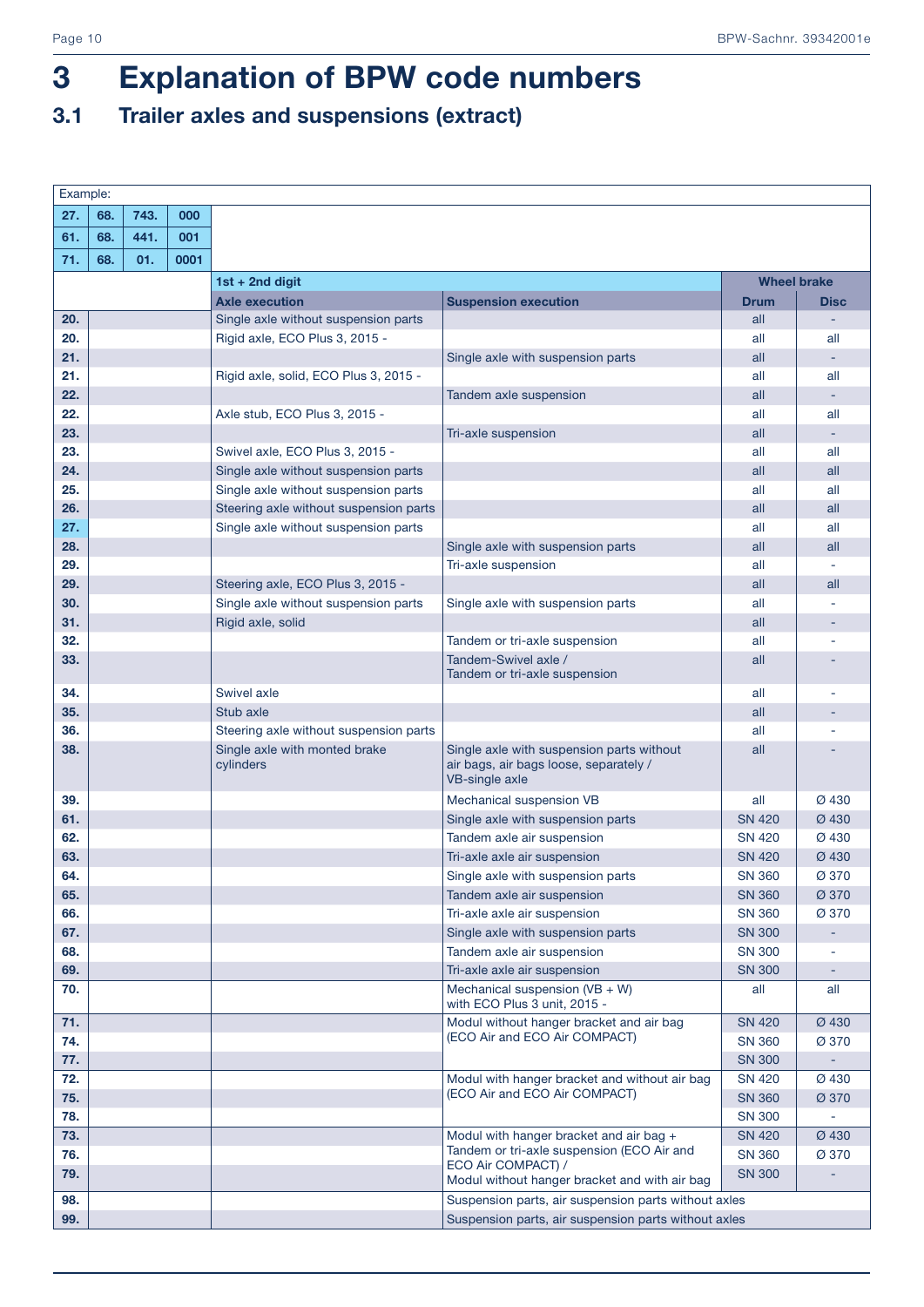### Trailer axles and suspensions (extract) 3.1

| Example: |            |      |      |                    |                                |                                  |                    |                     |
|----------|------------|------|------|--------------------|--------------------------------|----------------------------------|--------------------|---------------------|
| 27.      | 68.        | 743. | 000  |                    |                                |                                  |                    |                     |
| 61.      | 68.        | 441. | 001  |                    |                                |                                  |                    |                     |
| 71.      | 68.        | 01.  | 0001 |                    |                                |                                  |                    |                     |
|          |            |      |      | $3rd + 4th$ digit  |                                |                                  |                    |                     |
|          |            |      |      | <b>Axle load</b>   | <b>Roller bearings</b>         | <b>Axle series</b>               | Year of manuf.     | Remark              |
|          | 06.        |      |      | 6500 kg            | 33116 / 32310                  | $H_{1.}/K_{1.}/N_{1.}$           | 1982 -             |                     |
|          | 08.        |      |      | 8000 - 9000 kg     | 33116 / 32310                  | $H_{1.7}$ / K., / N.,            | 1982 -             |                     |
|          | 09.        |      |      |                    |                                |                                  |                    |                     |
|          | 10.        |      |      | 10000 - 12000 kg   | 33118 / 33213                  | H. / K. / N.                     | 1982 -             | Conv. bearing       |
|          | 14.        |      |      | 13000 - 14000 kg   | 32219 / 33215                  | $H_{1.7}$ / K., / N.,            | ab 1983            |                     |
|          | 16.        |      |      | 16000 - 18000 kg   | 32222 / 32314                  | H.,                              | ab 1983            |                     |
|          | 20.        |      |      | 20000 kg           | 32224 / 32316                  | H.,                              | ab 1983            |                     |
|          | 36.        |      |      | 6500 kg            | 33116 / 32310                  | $H_{1.}$ / K., / N.,             | ab 1991 (ab 1992)  |                     |
|          | 37.        |      |      | 8000 - 9000 kg     | 33116 / 32310                  | $H_{1.7}$ / K., / N.,            | ab 1991 (ab 1992)  |                     |
|          | 38.<br>39. |      |      |                    |                                |                                  |                    | ECO / ECO-MAXX Unit |
|          | 40.        |      |      | 10000 - 12000 kg   | 33118 / 33213                  | $H_{1.}/K_{1.}/N_{1.}$           | ab 1991 (ab 1992)  |                     |
|          | 41.        |      |      |                    |                                |                                  |                    |                     |
|          | 44.        |      |      | 13000 - 14000 kg   | 32219 / 33215                  | H.,                              | ab 1994            |                     |
|          | 46.        |      |      | 6500 kg            | 33118 / 33213                  | H.,                              | ab 2003            |                     |
|          | 48.<br>49. |      |      | 8000 - 9000 kg     | 33118 / 33213                  | H., / SH., / KH., / SKH.,        | ab 2000            | <b>ECOPlus Unit</b> |
|          | 50.        |      |      | 10000 - 12000 kg   | 33118 / 33213                  | H., / SH., / KH., / SKH.,        | ab 2000            |                     |
|          | 51.        |      |      |                    |                                |                                  |                    |                     |
|          | 56.        |      |      | 6500/7000 kg       | 33118 / 33213                  | $H1$ / NH.                       | ab 2007            |                     |
|          | 57.<br>58. |      |      | 8000 - 9000 kg     | 33118 / 33213                  | H., / SH., / KH., / SKH., / NH., | ab 2007            | ECO Plus 2 Unit     |
|          | 59.<br>64. |      |      |                    | 30313 / 32309                  | <b>EH</b>                        | $-1980$            |                     |
|          | 65.        |      |      | 6000 kg<br>6400 kg | 33215 / 32310                  | <b>KR</b>                        | $1985 -$           | Conv. bearing       |
|          |            |      |      | 6500 kg            | 33215 / 32310                  | EH.                              | 1980 - 1982        |                     |
|          | 66.        |      |      | 6500 kg            | 33118 / 33213                  | ECO Plus 3                       | $2015 -$           | ECO Plus 3 Unit     |
|          | 68.        |      |      | 9000 kg            | 33118 / 33213                  | ECO Plus 3                       | $2015 -$           |                     |
|          | 68.        |      |      | 7250 kg            | 30315 / 32310                  | <b>EH</b>                        | $-1964$            |                     |
|          | 69.        |      |      | 8000 kg            | 30315 / 32310                  | EH.                              | $-1967$            |                     |
|          | 71.        |      |      | 10000 kg           | 30317 / 30314                  | <b>EH</b>                        | $-1967$            |                     |
|          | 72.        |      |      | 12000 kg           | 33118 / 33213                  | EH., 12000-2                     | 1977 - 1982        |                     |
|          |            |      |      |                    | 32219 / 33215<br>32222 / 32314 | EH., 12000-1<br>EH., 12000       | $-1983$<br>$-1983$ |                     |
|          |            |      |      |                    | 32219 / 33215                  | ZZ., 12010-1                     | $-1983$            |                     |
|          | 73.        |      |      | 13000 / 14000 kg   | 32219 / 33215                  | EH., 14000-1<br>ZR., 13000       | $-1983$<br>$-1983$ |                     |
|          | 74.        |      |      | 14000 kg           | 32222 / 32314                  | EH                               | $-1983$            |                     |
|          | 75.        |      |      | 30000 kg           | 32228 / 32318                  | M                                |                    | Conv. bearing       |
|          | 76.        |      |      | 9000 kg            | 33215 / 32310                  | EH / ZR                          | 1967 - 1982        |                     |
|          | 80.        |      |      | 11000 kg           | 33217 / 33213                  | EH.                              | 1966 - 1982        |                     |
|          | 81.        |      |      | 7350 kg            | 7350 kg                        | <b>EH</b>                        | 1964 - 1967        |                     |
|          | 83.        |      |      | 6000 kg (6300 kg)  | 33213 / 33209                  | <b>ZR</b>                        | 1967 - 1983        |                     |
|          | 84.        |      |      | 7350 kg            | 33215 / 32310                  | <b>EH</b>                        | 1967 - 1982        |                     |
|          | 85.        |      |      | 8000 kg            | 33215 / 32310                  | EH / ZR                          | 1967 - 1982        |                     |
|          | 86.        |      |      | 10000 kg           | 33217 / 33213                  | EH / ZR                          | 1966 - 1982        |                     |
|          | 87.        |      |      | 20000 kg           | 32224 / 32316                  | EH.,                             | $-1983$            |                     |
|          | 89.        |      |      | 16000 kg           | 32222 / 32314                  | EH                               | $-1983$            |                     |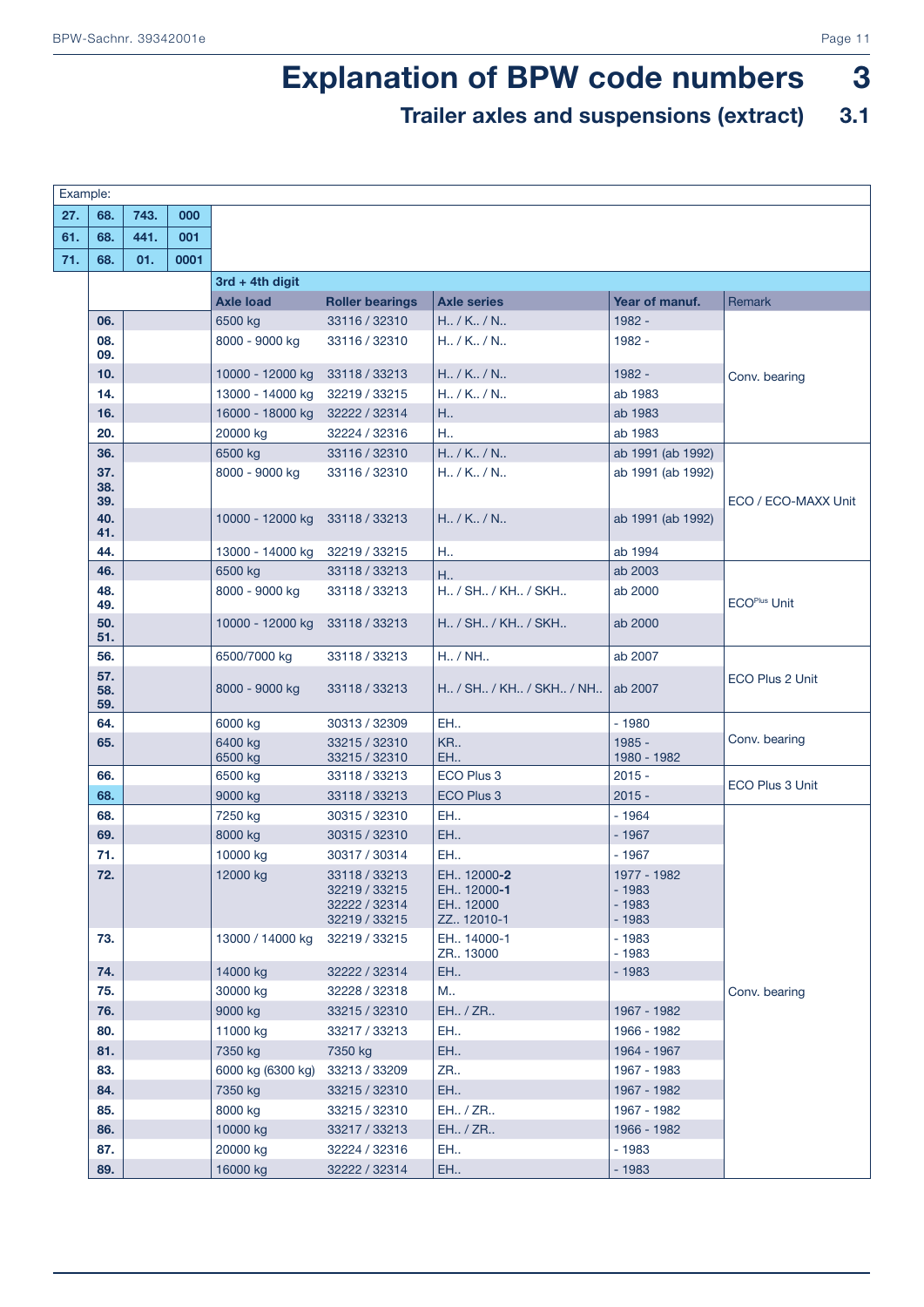### 3.1 Trailer axles and suspensions (extract)

| Example: |     |            |      |                                              |        |                                                                          |                                                                           |
|----------|-----|------------|------|----------------------------------------------|--------|--------------------------------------------------------------------------|---------------------------------------------------------------------------|
| 27.      | 68. | 743.       | 000  |                                              |        |                                                                          |                                                                           |
| 61.      | 68. | 441.       | 001  |                                              |        |                                                                          |                                                                           |
| 71.      | 68. | 01.        | 0001 |                                              |        |                                                                          |                                                                           |
|          |     |            |      |                                              |        |                                                                          |                                                                           |
| 71.      | 68. | 01.        | 0001 | 5th + 6th digit (Ref. number 7)              |        |                                                                          | <b>Execution</b>                                                          |
|          |     | 01.        |      | Designation trailing guide and air bag beam  |        |                                                                          | <b>EAAU / ACAU</b>                                                        |
|          |     | 02.        |      | (ECO Air and ECO Air COMPACT)                |        |                                                                          | <b>EAAM / ACAM</b>                                                        |
|          |     | 03.        |      |                                              |        |                                                                          | <b>EABM / ACBM</b>                                                        |
|          |     | 04.        |      |                                              |        |                                                                          | <b>EABO / ACBO</b>                                                        |
|          |     | 05.        |      |                                              |        |                                                                          | <b>EABU / ACBU</b>                                                        |
|          |     | 06.        |      |                                              |        |                                                                          | <b>EAAO / ACAO</b>                                                        |
|          |     |            |      | 5th + 6th digit (ECO Plus 3)                 |        |                                                                          |                                                                           |
|          |     |            |      | <b>Wheel brake</b>                           |        | <b>Dimensions</b>                                                        | <b>Execution</b>                                                          |
|          |     | 00.        |      | without brake                                |        |                                                                          |                                                                           |
|          |     | 10.        |      | <b>SN 3015</b>                               | closed | Ø 300 x 150                                                              |                                                                           |
|          |     | 11.        |      | SN 3020                                      | closed | Ø 300 x 200                                                              |                                                                           |
|          |     | 20.        |      | <b>SN 3620</b>                               | closed | Ø 360 x 200                                                              | Brake shoes with splitted roller                                          |
|          |     | 30.        |      | SN 4212                                      | closed | Ø 420 x 120                                                              | (ECO Drum)                                                                |
|          |     | 31.        |      | SN 4218                                      | closed | Ø 420 x 180                                                              |                                                                           |
|          |     | 32.        |      | <b>SN 4220</b>                               | closed | Ø 420 x 200                                                              |                                                                           |
|          |     | 40.        |      | <b>TSB 3709</b>                              |        | Ø 370                                                                    | ECO Disc disc brake TSB                                                   |
|          |     | 41.        |      | <b>TSB 4309</b>                              |        | Ø 430                                                                    |                                                                           |
|          |     | 42.        |      | TS2 3709                                     |        | Ø 370                                                                    | ECO Disc disc brake TS2                                                   |
|          |     | 43.        |      | TS2 4309                                     |        | Ø 430                                                                    |                                                                           |
|          |     |            |      |                                              |        |                                                                          |                                                                           |
| 61.      | 68. | 441.       | 001  | 5th - 7th digit (Ref. number 2 / 3 / 6)      |        |                                                                          |                                                                           |
|          |     | 001.       |      |                                              |        | in the case of ref. number $61$ .xx. $xxxx$ .xxx - $69$ .xx. $xxxx$ .xxx | Premounted air suspension axle without hanger brackets and air bags       |
|          |     | to<br>099. |      | e.g. $.0xx =$ Premounted air suspension axle |        |                                                                          |                                                                           |
|          |     |            |      |                                              |        |                                                                          | $.x51.$ = Premounted air suspension axle with trailing arm 05.082.13.51.0 |
|          |     | 220.       |      |                                              |        | Designation of ride height and air bag version 220 to 509                |                                                                           |
|          |     | to         |      |                                              |        | in the case of ref. number $61.xx.xxx.xxx - 69.xx.xxx.xxx$               |                                                                           |
|          |     | 509.       |      | e.g.                                         |        | .22 $x = 220$ mm ride height<br>$.44x. = 440$ mm ride height             |                                                                           |
|          |     |            |      | Air bag type:                                |        | $\text{.xx0.} = \text{BPW} 30 \ (\emptyset 300 \text{ mm})$              |                                                                           |
|          |     |            |      |                                              |        | $.xx1. = BPW 36 (0.360 mm)$                                              |                                                                           |
|          |     |            |      |                                              |        | $\text{.xx2.} = \text{BPW} 36-1 \text{ (} \varnothing 360 \text{ mm)}$   |                                                                           |
|          |     |            |      |                                              |        | $\text{.xx3.} = \text{BPW } 30 - 1 \text{ (0 300 mm)}$                   |                                                                           |
|          |     |            |      |                                              |        | $.xx4. = BPW 30 K (0 300 mm)$                                            |                                                                           |
|          |     |            |      |                                              |        | $\text{.xx5.} = \text{BPW } 36 \text{ K } (0.360 \text{ mm})$            |                                                                           |
|          |     |            |      |                                              |        | $\text{.} \times \times 6$ . = BPW 36-2 ( $\varnothing$ 360 mm)          |                                                                           |
|          |     |            |      |                                              |        | $\text{.xx9.} = \text{BPW} 30 / 36$ loose, separately                    |                                                                           |
|          |     |            |      |                                              |        |                                                                          |                                                                           |
| 27.      | 68. | 743.       | 000  |                                              |        |                                                                          |                                                                           |
|          |     | 101.       |      |                                              |        | Designation of wheel brake in the case of ref. number 20. - 39           |                                                                           |
|          |     | to<br>125. |      | see pages 13 / 14                            |        |                                                                          |                                                                           |
|          |     | 501.       |      |                                              |        |                                                                          |                                                                           |
|          |     | to         |      |                                              |        |                                                                          |                                                                           |
|          |     | 839.       |      |                                              |        |                                                                          |                                                                           |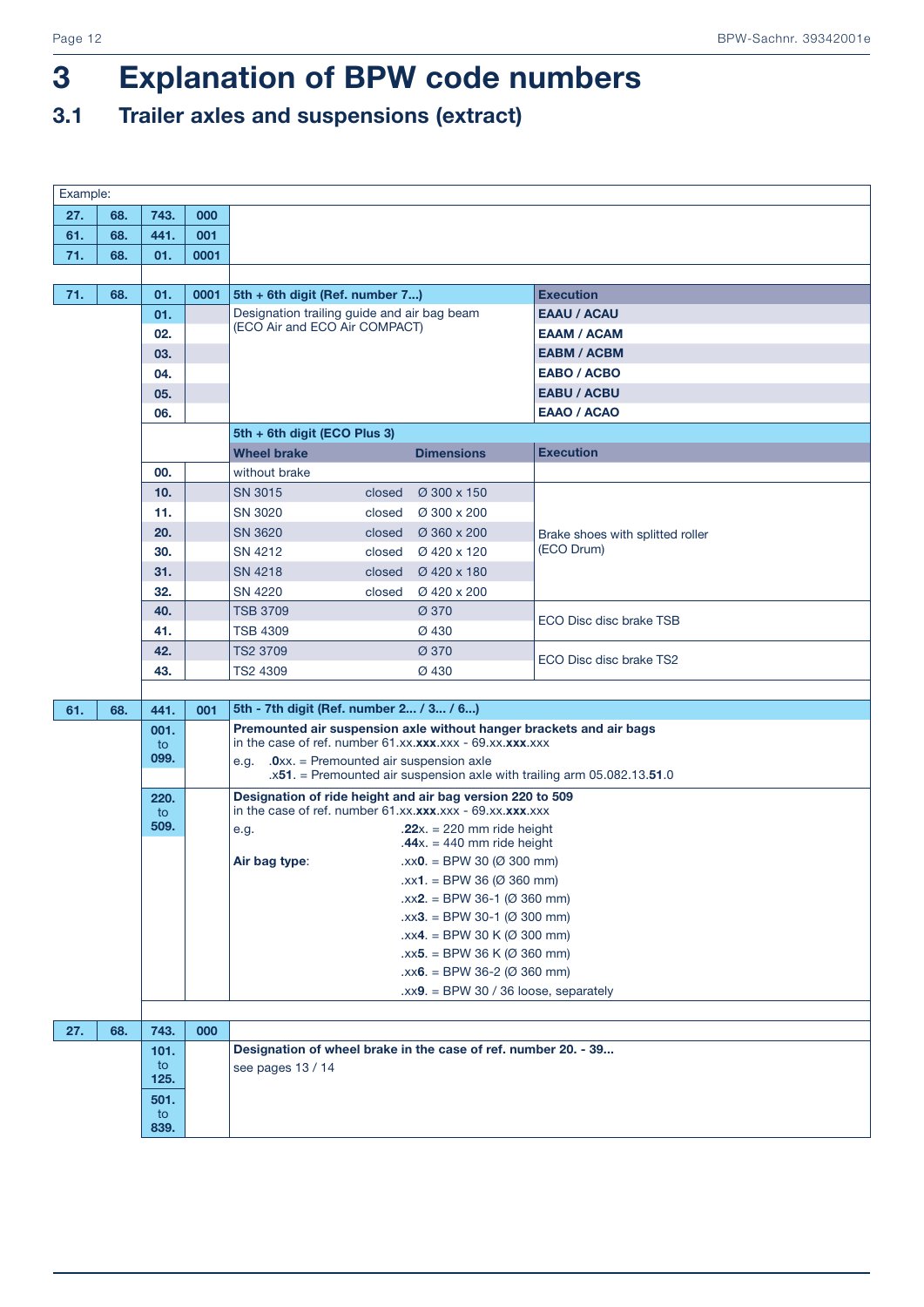### Trailer axles and suspensions (extract) 3.1

| Example: |     |                    |     |                                          |        |                      |                  |                                     |                     |                |
|----------|-----|--------------------|-----|------------------------------------------|--------|----------------------|------------------|-------------------------------------|---------------------|----------------|
| 27.      | 68. | 743.               | 000 |                                          |        |                      |                  |                                     |                     |                |
|          |     |                    |     | 5th - 7th digit                          |        |                      |                  |                                     |                     |                |
|          |     |                    |     | <b>Wheel brake</b>                       |        | <b>Dimensions</b>    | <b>Execution</b> |                                     | <b>Brake lining</b> | Year of manuf. |
|          |     | 101.<br>to<br>108. |     | SN 4216                                  |        | Ø 420 x 160          |                  | Alloy brake shoes                   | $18 \text{ mm}$     | $-1974$        |
|          |     | 109.<br>to<br>116. |     | SN 4218                                  |        | Ø 420 x 180          |                  | Alloy brake shoes                   | $18 \text{ mm}$     | $-1974$        |
|          |     | 117.<br>to<br>125. |     | <b>SN 4220</b>                           |        | Ø 420 x 200          |                  | Alloy brake shoes                   | $18 \text{ mm}$     | $-1974$        |
|          |     | 500.               |     | <b>SN 3010</b>                           | closed | Ø 300 x 100          |                  | Brake shoes with                    | $18 \, \text{mm}$   | 1995 -         |
|          |     | 501.               |     | <b>SN 3015</b>                           | closed | Ø 300 x 150          |                  | splitted roller                     | <b>18 mm</b>        | 1995 -         |
|          |     | 502.               |     | <b>SN 3020</b>                           | closed | Ø 300 x 200          | (BPW 95)         |                                     | $18 \, \text{mm}$   | 1995 -         |
|          |     | 505.               |     | <b>SN 3015 HWG</b>                       | open   | Ø 300 x 150          |                  |                                     |                     |                |
|          |     | 511.               |     | <b>SN 3015 KWG</b>                       | closed | Ø 300 x 150          |                  |                                     |                     |                |
|          |     | 512.               |     | <b>SN 3015 HWG</b>                       | closed | Ø 300 x 150          |                  |                                     |                     |                |
|          |     | 513.               |     | <b>SN 3015 KWG/BA</b>                    | closed | Ø 300 x 150          |                  | Alloy brake shoes                   | $13 \, \text{mm}$   | 1966 - 1973    |
|          |     | 518.               |     | <b>SN 3020 KWG</b>                       | open   | Ø 300 x 200          |                  |                                     | $18 \text{ mm}$     | 1973 - 1978    |
|          |     | 519.               |     | <b>SN 3020 HWG</b>                       | open   | Ø 300 x 200          |                  |                                     |                     |                |
|          |     | 525.               |     | <b>SN 3020 KWG</b>                       | closed | Ø 300 x 200          |                  |                                     |                     |                |
|          |     | 526.               |     | <b>SN 3020 HWG</b>                       | closed | Ø 300 x 200          |                  |                                     |                     |                |
|          |     | 532.               |     | <b>SN 5020 HWG</b>                       | closed | Ø 500 x 200          |                  |                                     | <b>18 mm</b>        |                |
|          |     | 542.               |     | <b>SN 3616</b>                           | closed | Ø 360 x 160          |                  | Quick-release                       |                     |                |
|          |     | 545.               |     | <b>SN 3620 KWG</b>                       | closed | Ø 360 x 200          |                  | brake shoes<br>wedge plates         | $18 \text{ mm}$     | 1985 -         |
|          |     | 546.               |     | <b>SN 3620 HWG</b>                       | closed | Ø 360 x 200          |                  |                                     |                     |                |
|          |     | 551.               |     | SN 3616 BPW 95                           | closed | Ø 360 x 160          |                  | Brake shoes with<br>splitted roller | $18 \text{ mm}$     | 1995 -         |
|          |     | 552.               |     | SN 3620 BPW 95                           | closed | Ø 360 x 200          |                  |                                     | $18$ mm             | 1995 -         |
|          |     | 581.               |     | SN 3015-1 KWG                            | closed | Ø 300 x 150          |                  |                                     |                     |                |
|          |     | 582.               |     | <b>SN 3015-1 HWG</b>                     | closed | Ø 300 x 150          |                  |                                     |                     |                |
|          |     | 583.               |     | <b>SN 3015-1 KWG/BA</b>                  | closed | Ø 300 x 150          |                  |                                     |                     |                |
|          |     | 584.               |     | <b>SN 3015-1 HWG/BA</b>                  | closed | Ø 300 x 150          |                  | Brake shoes with                    |                     |                |
|          |     | 585.               |     | SN 3020-1 KWG                            | closed | Ø 300 x 200          |                  | closed anchor eye                   | $18 \text{ mm}$     | 1978 - 1989    |
|          |     | 586.               |     | <b>SN 3020-1 HWG</b>                     | closed | Ø 300 x 200          |                  |                                     |                     |                |
|          |     | 587.               |     | <b>SN 3020-1 HWG/BA</b>                  | closed | Ø 300 x 200          |                  |                                     |                     |                |
|          |     | 588.               |     | SN 3020-1 KWG                            | open   | Ø 300 x 200          |                  |                                     |                     |                |
|          |     | 589.               |     | SN 3020-1 HWG                            | open   | Ø 300 x 200          |                  |                                     |                     |                |
|          |     | 592.<br>596.       |     | <b>SN 3015 HWG</b><br><b>SN 3020 HWG</b> | closed | Ø 300 x 150          |                  | Quick-release<br>brake shoes        | $18 \text{ mm}$     | 1990 -         |
|          |     | 609.               |     | <b>SB 4345</b>                           | closed | Ø 300 x 200<br>Ø 430 |                  |                                     |                     |                |
|          |     | 610.               |     | SB 3745                                  |        | Ø 370                |                  |                                     |                     | 1996 - 2003    |
|          |     | 612.               |     | <b>SB 3745</b>                           |        | Ø 370                | Disc brake       |                                     |                     |                |
|          |     | 613.               |     | SB 4309                                  |        | Ø 430                |                  |                                     |                     | 2003 - 2010    |
|          |     | 614.               |     | <b>SB 4345</b>                           |        | Ø 430                |                  |                                     |                     |                |
|          |     | 616.               |     | <b>TSB 3709</b>                          |        | Ø 370                |                  |                                     |                     |                |
|          |     | 617.               |     | <b>TSB 4309</b>                          |        | Ø 430                |                  | <b>BPW ECO Disc TSB</b>             |                     | $2010 -$       |
|          |     | 618.               |     | <b>TSB 4312</b>                          |        | Ø 430                |                  |                                     |                     |                |
|          |     | 626.               |     | <b>TS2 3709</b>                          |        | Ø 370                |                  |                                     |                     |                |
|          |     | 627.               |     | TS2 4309                                 |        | Ø 430                |                  | <b>BPW ECO Disc TS2</b>             |                     | $2019 -$       |
|          |     |                    |     |                                          |        |                      |                  |                                     |                     |                |
|          |     | <b>Definition</b>  |     |                                          |        |                      |                  |                                     |                     |                |
|          |     | <b>SN</b>          |     | S-camshaft                               |        |                      | <b>HWG</b>       | half-size brake camshaft            |                     |                |
|          |     | <b>SB</b>          |     | Disc brake                               |        |                      | <b>KWG</b>       | short brake camshaft                |                     |                |
|          |     | <b>TS2/TSB</b>     |     | BPW ECO Disc disc brake                  |        |                      | <b>BA</b>        | with brake equalization             |                     |                |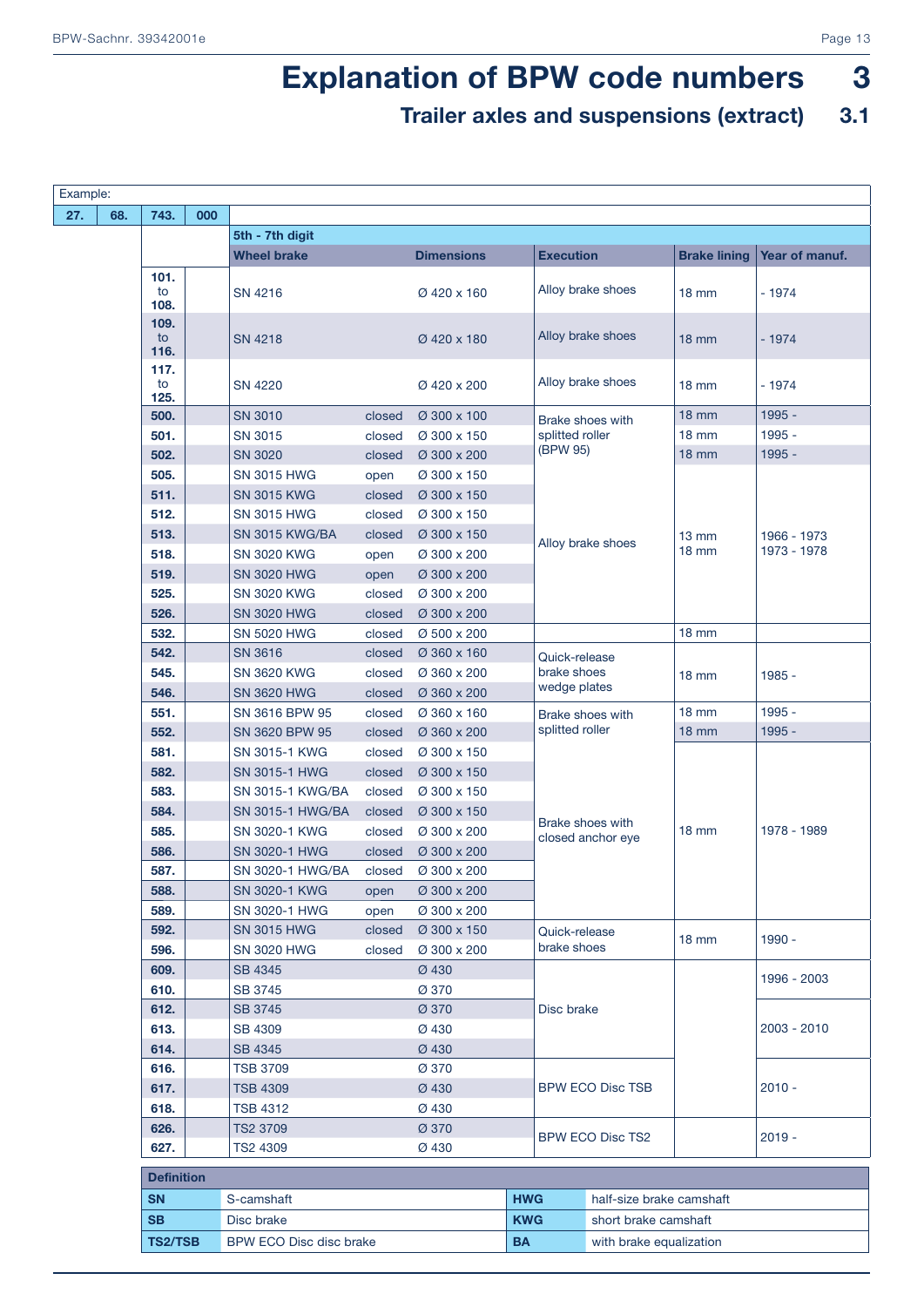### 3.1 Trailer axles and suspensions (extract)

| Example: |      |            |                                               |        |                   |                              |                        |                |  |
|----------|------|------------|-----------------------------------------------|--------|-------------------|------------------------------|------------------------|----------------|--|
| 68.      | 743. | 000        |                                               |        |                   |                              |                        |                |  |
|          |      |            | 5th - 7th digit                               |        |                   |                              |                        |                |  |
|          |      |            | <b>Wheel brake</b>                            |        | <b>Dimensions</b> | <b>Execution</b>             | <b>Brake</b><br>lining | Year of manuf. |  |
|          | 709. |            | SN 4218-2 KWG                                 | open   | Ø 420 x 180       |                              |                        |                |  |
|          | 710. |            | SN 4218-2 HWG                                 | open   | Ø 420 x 180       |                              |                        |                |  |
|          | 713. |            | SN 4218-2 KWG                                 | closed | Ø 420 x 180       |                              |                        |                |  |
|          | 714. |            | SN 4218-2 HWG                                 | closed | Ø 420 x 180       | Quick-release                |                        |                |  |
|          | 717. |            | <b>SN 4220-2 HWG</b>                          | open   | Ø 420 x 200       | brake shoes                  | $18 \text{ mm}$        | 1983 - 1995    |  |
|          | 718. |            | SN 4220-2 HWG                                 | open   | Ø 420 x 200       | (wedge plates)               |                        |                |  |
|          | 722. |            | SN 4220-2 KWG                                 | closed | Ø 420 x 200       |                              |                        |                |  |
|          | 723. |            | SN 4220-2 HWG                                 | closed | Ø 420 x 200       |                              |                        |                |  |
|          | 739. |            | <b>SN 4222-2 HWG</b>                          | closed | Ø 420 x 220       |                              |                        |                |  |
|          | 741. |            | SN 4212                                       | closed | Ø 420 x 120       |                              |                        |                |  |
|          | 742. |            | <b>SN 4216</b>                                | closed | Ø 420 x 160       | <b>Brake shoes with</b>      |                        |                |  |
|          | 743. |            | <b>SN 4218</b>                                | closed | Ø 420 x 180       | splitted roller              | $18 \text{ mm}$        | $1995 -$       |  |
|          | 744. |            | <b>SN 4220</b>                                | closed | Ø 420 x 200       | (BPW 95 / ECO Drum)          |                        |                |  |
|          | 745. |            | <b>SN 4222</b>                                | closed | Ø 420 x 220       |                              |                        |                |  |
|          | 790. |            | <b>SN 4212-2 HWG</b>                          | open   | Ø 420 x 120       |                              |                        |                |  |
|          | 792. |            | SN 4212-2 HWG/BA                              | open   | Ø 420 x 120       | Quick-release                |                        |                |  |
|          | 793. |            | SN 4212-2 KWG                                 | closed | Ø 420 x 120       | brake shoes                  | $18 \text{ mm}$        | 1983 - 1995    |  |
|          | 794. |            | SN 4212-2 HWG                                 | closed | Ø 420 x 120       | (wedge plates)               |                        |                |  |
|          | 796. |            | SN 4212-2 HWG/BA                              | closed | Ø 420 x 120       |                              |                        |                |  |
|          | 802. |            | SN 4216-1 HWG                                 | open   | Ø 420 x 160       |                              |                        |                |  |
|          | 806. |            | <b>SN 4216-1 HWG</b>                          | closed | Ø 420 x 160       |                              |                        |                |  |
|          | 809. |            | SN 4218-1 KWG                                 | open   | Ø 420 x 180       |                              |                        |                |  |
|          | 810. |            | SN 4218-1 HWG                                 | open   | Ø 420 x 180       |                              |                        |                |  |
|          | 813. |            | SN 4218-1 KWG                                 | closed | Ø 420 x 180       |                              |                        |                |  |
|          | 814. |            | <b>SN 4218-1 HWG</b>                          | closed | Ø 420 x 180       |                              |                        |                |  |
|          | 817. |            | SN 4220-1 KWG                                 | open   | Ø 420 x 200       |                              |                        |                |  |
|          | 818. |            | <b>SN 4220-1 HWG</b>                          | open   | Ø 420 x 200       | Quick-release<br>brake shoes | $18 \text{ mm}$        | 1975 - 1983    |  |
|          | 822. |            | <b>SN 4220-1 KWG</b>                          | closed | Ø 420 x 200       | (wedge plates)               |                        |                |  |
|          | 823. |            | <b>SN 4220-1 HWG</b>                          | closed | Ø 420 x 200       |                              |                        |                |  |
|          | 839. |            | <b>SN 4222-1 HWG</b>                          | closed | Ø 420 x 220       |                              |                        |                |  |
|          | 889. |            | SN 4212-1 KWG                                 | open   | Ø 420 x 120       |                              |                        |                |  |
|          | 890. |            | SN 4212-1 HWG                                 | open   | Ø 420 x 120       |                              |                        |                |  |
|          | 893. |            | SN 4212-1 KWG                                 | closed | Ø 420 x 120       |                              |                        |                |  |
|          | 894. |            | SN 4212-1 HWG                                 | closed | Ø 420 x 120       |                              |                        |                |  |
|          | 896. |            | SN 4212-1 HWG/BA                              | closed | Ø 420 x 120       |                              |                        |                |  |
|          |      |            | 7th - 10th digit (Ref. number 7 + ECO Plus 3) |        |                   |                              |                        |                |  |
|          |      | 0000<br>to | Consecutive number 0000 - 9999                |        |                   |                              |                        |                |  |
|          |      | 9999       |                                               |        |                   |                              |                        |                |  |
|          |      |            | 8th - 10th digit                              |        |                   |                              |                        |                |  |
|          |      | 000<br>to  | Consecutive number 000 - 999                  |        |                   |                              |                        |                |  |
|          |      | 999        |                                               |        |                   |                              |                        |                |  |
|          |      |            |                                               |        |                   |                              |                        |                |  |

| <b>Definition</b> |                         |            |                          |
|-------------------|-------------------------|------------|--------------------------|
| <b>SN</b>         | S-cam shaft             | <b>HWG</b> | half-size brake camshaft |
| -SB               | Disc brake              | <b>KWG</b> | short brake camshaft     |
| <b>TS2/TSB</b>    | BPW ECO Disc disc brake | <b>BA</b>  | with brake equalization  |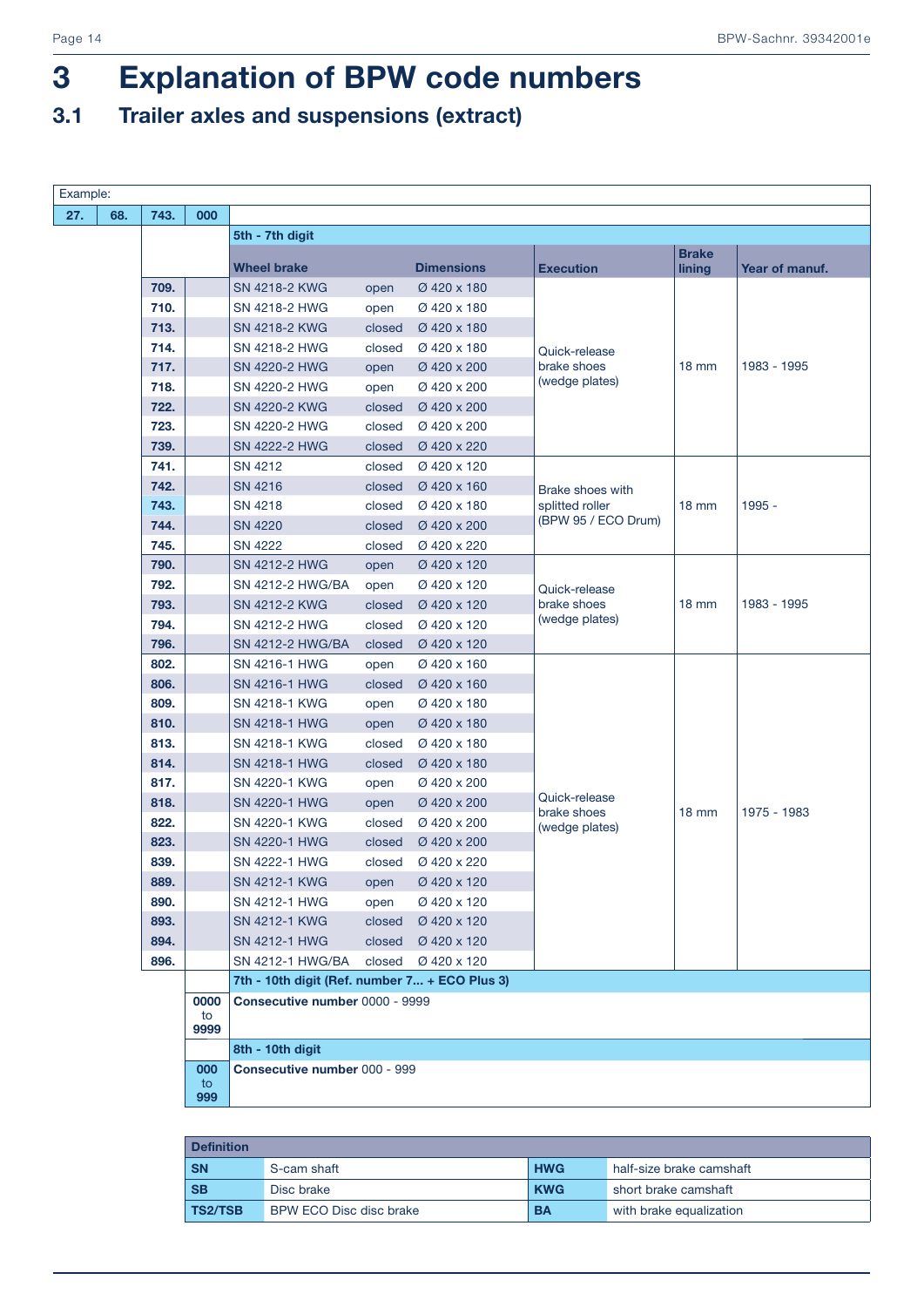